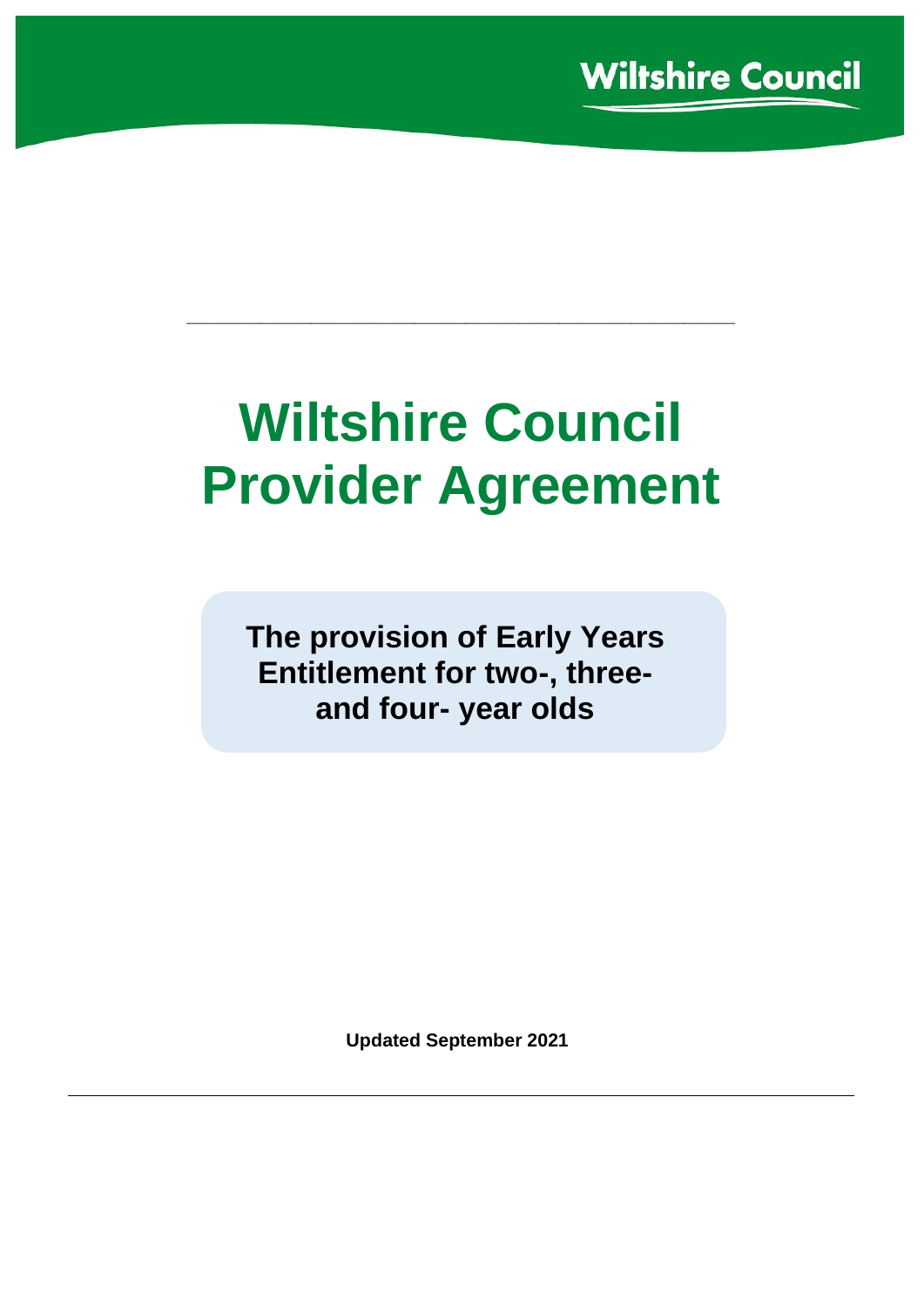## **Contents**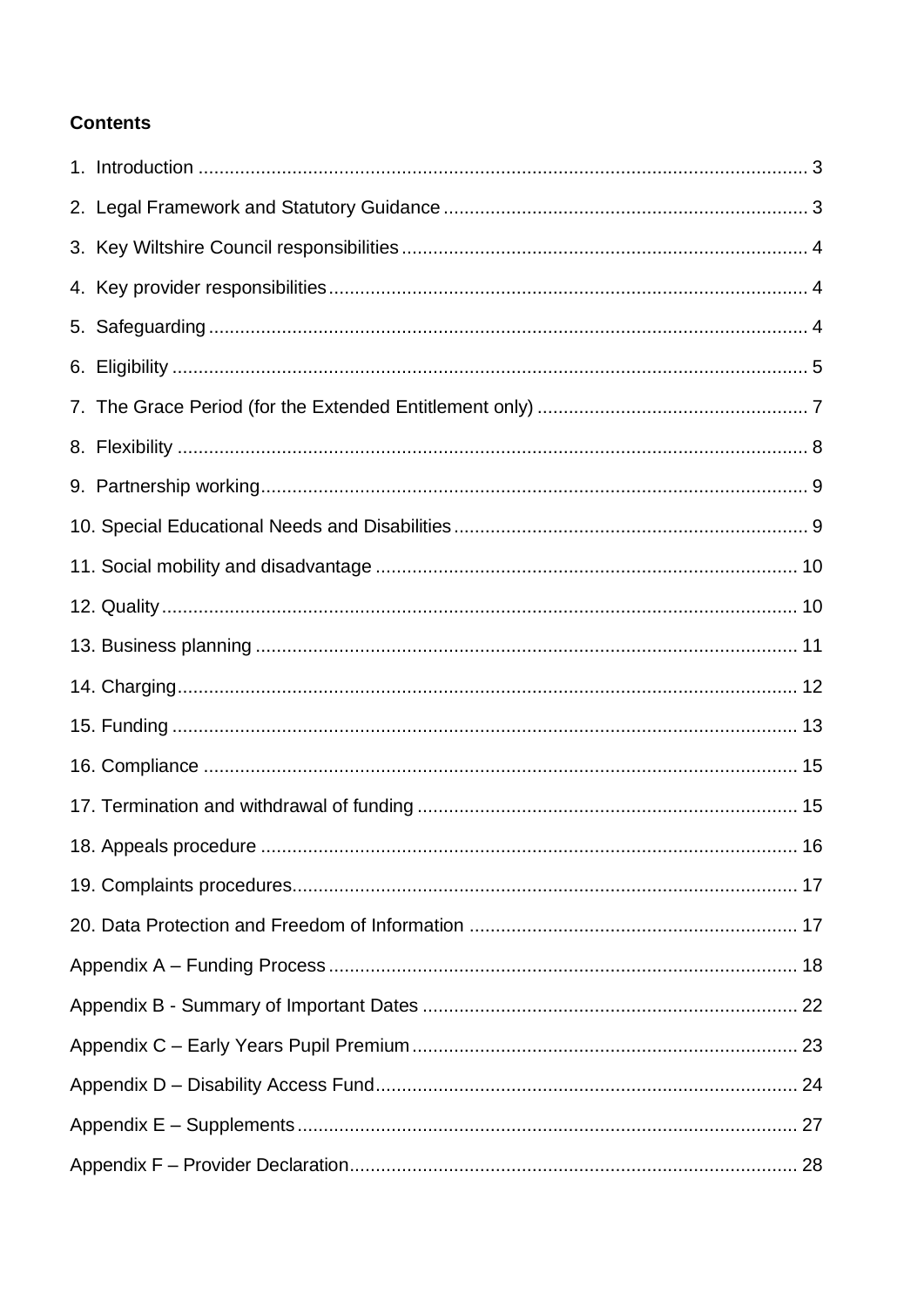## <span id="page-2-0"></span>**1. Introduction**

This provider agreement provides guidance which applies to the 15 hour entitlement for the most disadvantaged two year olds, the 15 hour entitlement for parents of three and four year olds (the universal entitlement), and the 30 hour entitlement for working parents of three and four year olds (the extended entitlement).

The agreement is based on the Department for Education's (DfE) 'Model Agreement: Early Years Provision Free of Charge and Free Childcare'. It is a contractual document between Wiltshire Council and childcare providers situated in the county in accordance with the Wiltshire Council's duties under Section 2 of the Childcare Act 2016 and Sections 6, 7, 7a, 9, 9a, 12 and 13 of the Childcare Act 2006.

Wiltshire Council reserves the right to unilaterally vary the agreement to reflect changes in legislation and departmental guidance. References to legislation will be to that legislation as amended from time to time, without express change in the Wiltshire Council Provider Agreement.

Wiltshire Council and providers must have regard for the Data Protection Act 2018 and the new UK General Data Protection Regulation 2021 (EU GDPR) regarding data use, storage, and confidentiality.

Wiltshire Council will comply with its responsibilities in relation to the Freedom of Information Act.

N.B The national statutory guidance uses the term 'Free Entitlement' to refer to funding for two-, three- and four-year-old children. In Wiltshire, a local decision has been made to use the alternative term 'Early Years Entitlement' instead. Despite this change, Wiltshire Council follows all national statutory guidance relating to the terms and conditions for the delivery of the funding.

#### <span id="page-2-1"></span>**2. Legal Framework and Statutory Guidance**

The following frameworks and legislation underpin this provider agreement:

- Early Education and Childcare, Statutory guidance for Local Authorities June 2018
- Childcare Act 2006
- Childcare Act 2016
- Equality Act 2010
- School Admissions Code 2014
- Statutory framework for the early years foundation stage 2014
- Local Authority, (Duty to Secure Early Years Provision Free of Charge) Regulations 2014
- The Childcare (Early Years Provision Free of Charge) (Extended Entitlement) Regulations 2016
- Special Educational Needs and Disability Code of Practice: 0 to 25 years 2015
- Data Protection Act 2018
- UK General Data Protection Regulation 2021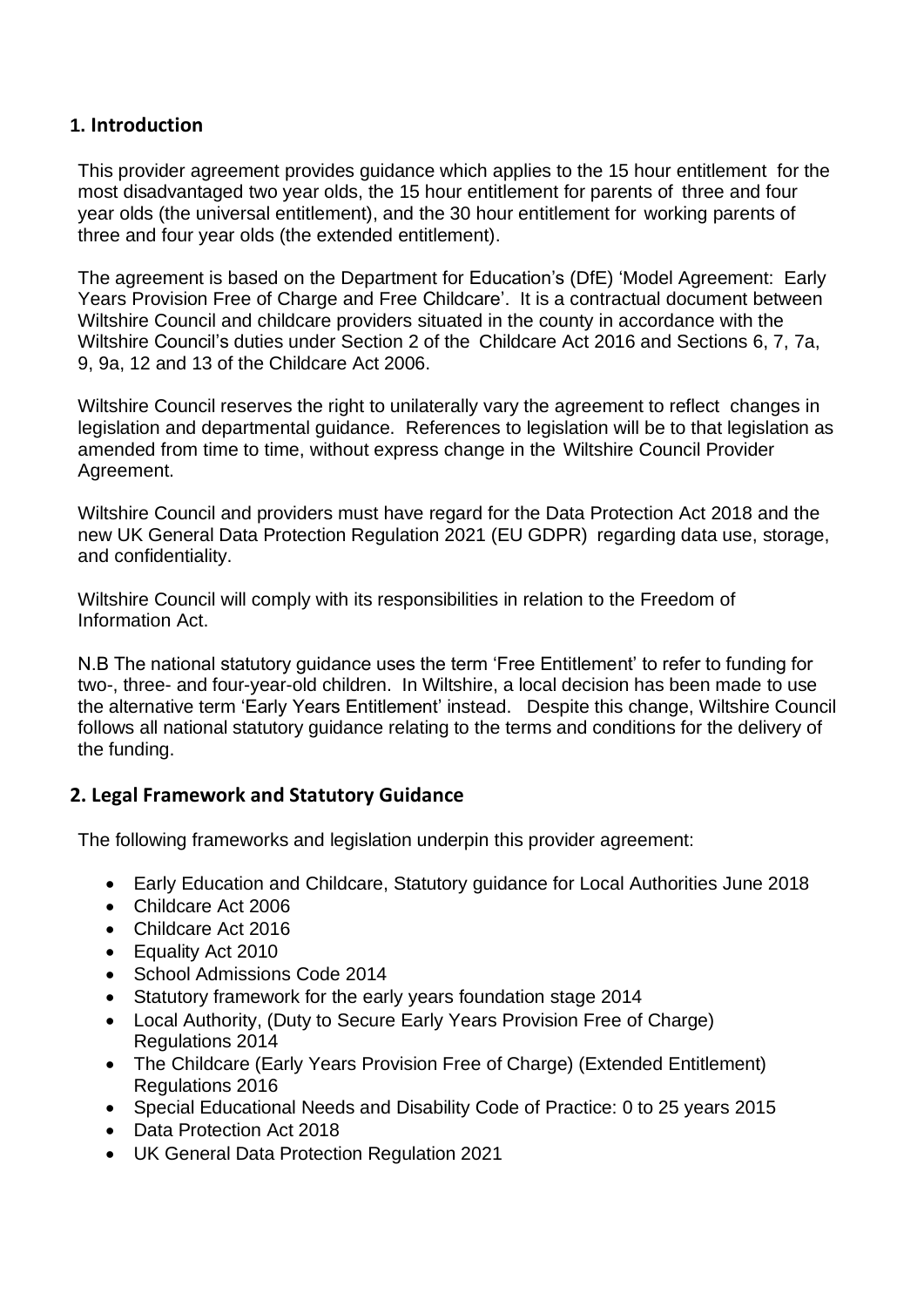## <span id="page-3-0"></span>**3. Key Wiltshire Council responsibilities**

Wiltshire Council:

- must secure an Early Years Entitlement place for every eligible child in their area;
- should work in partnership with providers to agree how to deliver Early Years Entitlement places;
- should be clear about their role and the support on offer locally to meet the needs of children with special educational needs and/or disabilities (SEND) as well as their expectations of providers;
- must contribute to safeguarding and promote the welfare of children and young people in their area.

## <span id="page-3-1"></span>**4. Key provider responsibilities**

Early Years providers delivering Early Years Entitlement funded hours:

- a. must be fully registered with Ofsted;
- b. must comply with all relevant legislation and insurance requirements;
- c. should deliver the early years entitlement consistently to all parents, whether in receipt of 15 or 30 hours and regardless of whether they opt to pay for optional services or consumables. This means that providers should be clear and communicate to parents details about the days and times that they offer early years entitlement places, along with their services and charges. Those children accessing the early years entitlements should receive the same quality and access to provision;
- d. must follow the Early Years Foundation Stage (EYFS), and have clear safeguarding policies and procedures in place;
- e. must have arrangements in place to support children with Special Educational Needs and/or Disabilities (SEND). These arrangements should include a clear approach to identifying and responding to SEND. Providers should utilize the SEN Inclusion Fund and Disability Access Fund to deliver effective support, whilst making information available about their SEND offer to parents;
- f. must use the Wiltshire Council online Early Years Establishment Portal to claim Early Years Entitlement funding for two-, three- and four-year-old children;
- g. must adhere to all funding deadlines as set out by Wiltshire Council in the Summary of Important Dates (Appendix B) to receive monthly funding payments;
- h. must check and update their details (if required) on Wiltshire Council's online Family Information Service (FIS) directory at least 3 times a year, for example, 1 January, 1 April, and 1 December.
- i. must complete and submit all data collections issued by Wiltshire Council, or issued by the Local Authority on behalf of the Department for Education. Failure to do so may result in delayed or suspended funding.

## <span id="page-3-2"></span>**5. Safeguarding**

Wiltshire Council has overarching responsibility for safeguarding and promoting the welfare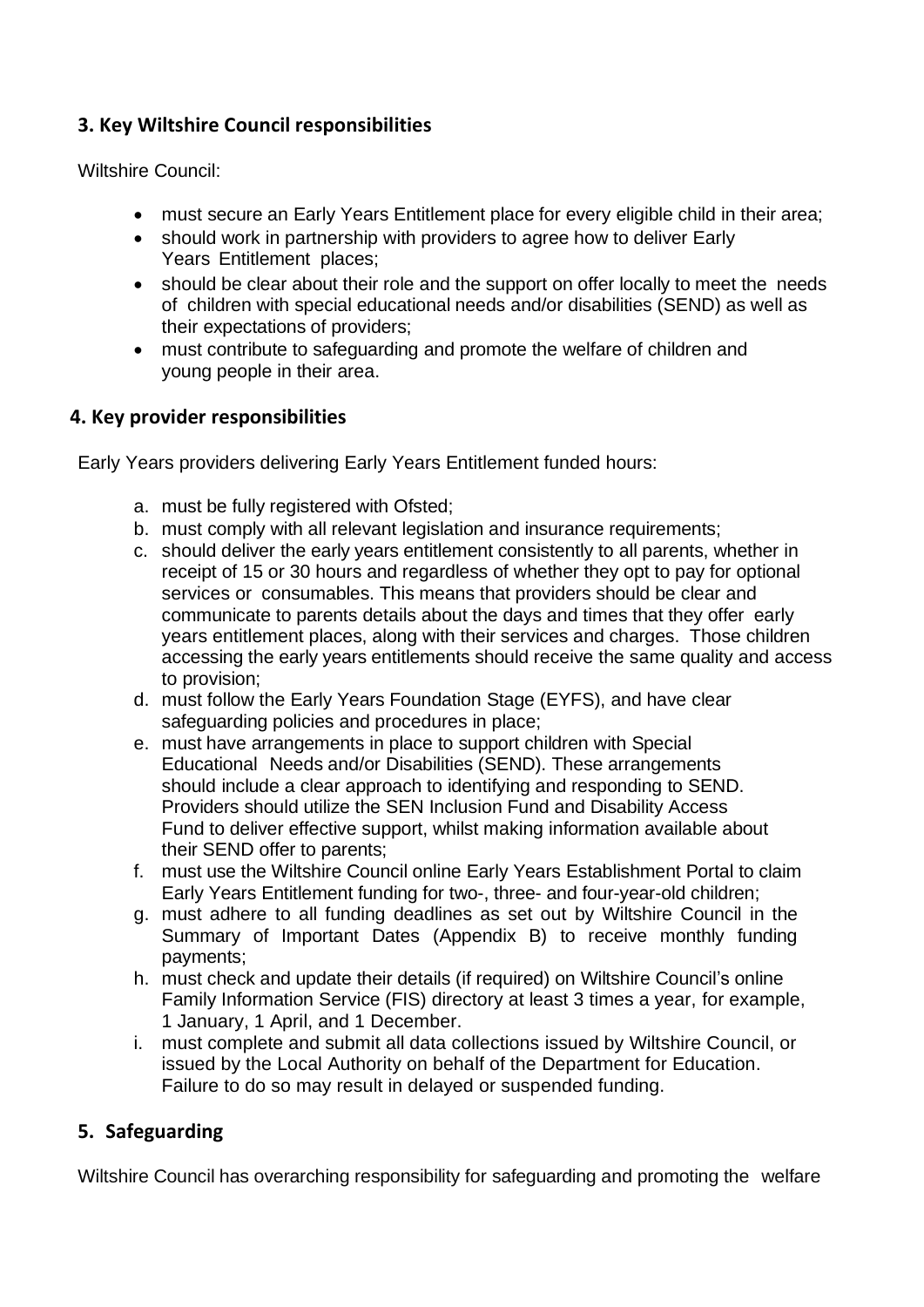of all children and young people in their area. It has a number of statutory functions under the 1989 and 2004 Children Acts which make this clear, and the ['Working together](https://www.gov.uk/government/uploads/system/uploads/attachment_data/file/592101/Working_Together_to_Safeguard_Children_20170213.pdf) to safeguard [children' guidance 2015](https://www.gov.uk/government/uploads/system/uploads/attachment_data/file/592101/Working_Together_to_Safeguard_Children_20170213.pdf) sets these out in detail.

Providers must follow the EYFS and have clear safeguarding policies and procedures in place that are in line with local guidance and procedures for responding to and reporting suspected or actual abuse and neglect.

A lead practitioner must take responsibility for safeguarding and providers must train all staff to understand their safeguarding policy and procedures and ensure that all staff have up to date knowledge of safeguarding issues. Providers must enable staff to identify signs of possible abuse and neglect at the earliest opportunity.

## <span id="page-4-0"></span>**6. Eligibility**

Providers should check original copies of documentation to confirm a child has reached the eligible age on initial registration for all Early Years Entitlement. Providers are not required to keep a copy of the birth certificate but in cases where this is done, the provider must ensure that the data is stored in accordance with the Data Protection Act 2018.

## **6.1 Two-year-olds**

In Wiltshire, Early Years Entitlement for two-year-olds is known as the Better 2gether scheme. Not all two-year-olds are eligible to access Early Years Entitlement funding. It is the provider's responsibility to check that a two-year-old child has been approved to receive funding. The provider must check that the parent is in receipt of a Wiltshire Council approval letter notification indicating the child's application number before offering an Early Years Entitlement place. A provider is able to check the eligibility of a child's two-year-old application reference number eligibility code via a validity checking service button at the bottom of the dashboard in their Wiltshire Council Early Years Establishment Portal account.

Where the parent meets the eligibility criteria for the Early Years Entitlement, the funding will start from the beginning of the term following the child's second birthday.

| A child born in the period             | <b>Eligibility starts</b> |
|----------------------------------------|---------------------------|
| 1 January to 31 March (inclusive)      | Funding from 1 April      |
| 1 April to 31 August (inclusive)       | Funding from 1 September  |
| 1 September to 31 December (inclusive) | Funding from 1 January    |

Providers should offer places to eligible two-year-olds on the understanding that the child remains eligible until they become eligible for the universal entitlement for threeand four-year-olds, regardless of whether their circumstances change.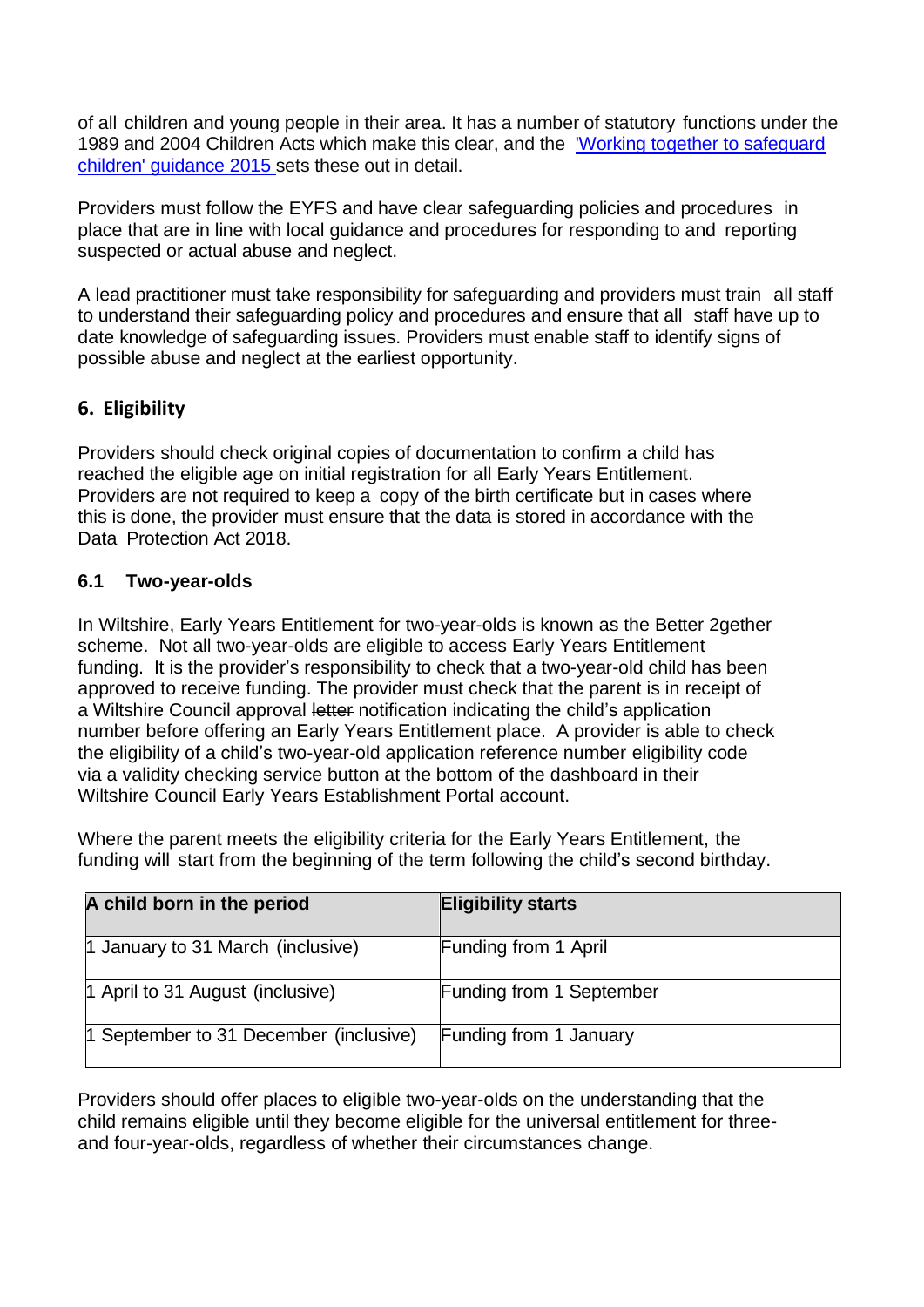If a child has had their eligibility confirmed by another local authority, the provider will need to submit a copy of their award notification (via the Wiltshire Council Early Years Establishment Portal), or in the absence of such a letter, they will need to provide details so Wiltshire Council can contact the other local authority to confirm the child's eligibility. If the other local authority confirms eligibility, Wiltshire Council will honour their entitlement at a Wiltshire provider.

### **6.2 Three- and four-year-olds (universal entitlement)**

The universal entitlement for three and four olds is for 570 Early Years Entitlement hours a year over no fewer than 38 weeks and up to 52 weeks per year. Children will be eligible at the start of the funding period following their third birthday and continue to be eligible until they reach compulsory school age (the beginning of the term following their fifth birthday).

| A child born in the period                                    | <b>Eligibility starts</b>   |
|---------------------------------------------------------------|-----------------------------|
| 1 January to 31 March (inclusive)                             | <b>Funding from 1 April</b> |
| 1 April to 31 August (inclusive)                              | Funding from 1 September    |
| 1 September to 31 December (inclusive) Funding from 1 January |                             |

#### **6.3 Three- and four-year-olds of working parents (extended entitlement)**

The extended entitlement for children of working parents is an additional 15 Early Years Entitlement hours a week (an annual total of 1140 hours) over no fewer than 38 weeks and up to 52 weeks per year.

Parents must apply for the additional Early Years Entitlement hours through the Government's online Childcare Service. Eligibility for the additional Early Years Entitlement hours is determined by HMRC through this online service, and an 11-digit eligibility code will be issued to the parent. Providers must validate this code along with the parent's National Insurance number and the child's date of birth via a validity checking service button at the bottom of the dashboard in their Wiltshire Council Early Years Establishment Portal account. Providers **must acquire written consent** from, or on behalf of, the parent to be able to receive confirmation and future notifications from Wiltshire Council of the validity of the parent's 30 hours eligibility code. Once the provider has validated the code, an extended entitlement place can then be offered.

Wiltshire Council must ensure that a child has a place no later than the beginning of the funding period following the child and parent meeting the eligibility criteria for their place. If a parent becomes eligible for the extended entitlement after the start of a funding period, the parent can claim the additional hours from the start of the following funding period. A child ceases to be eligible to access any Early Years Entitlement hours once they have reached compulsory school age (the funding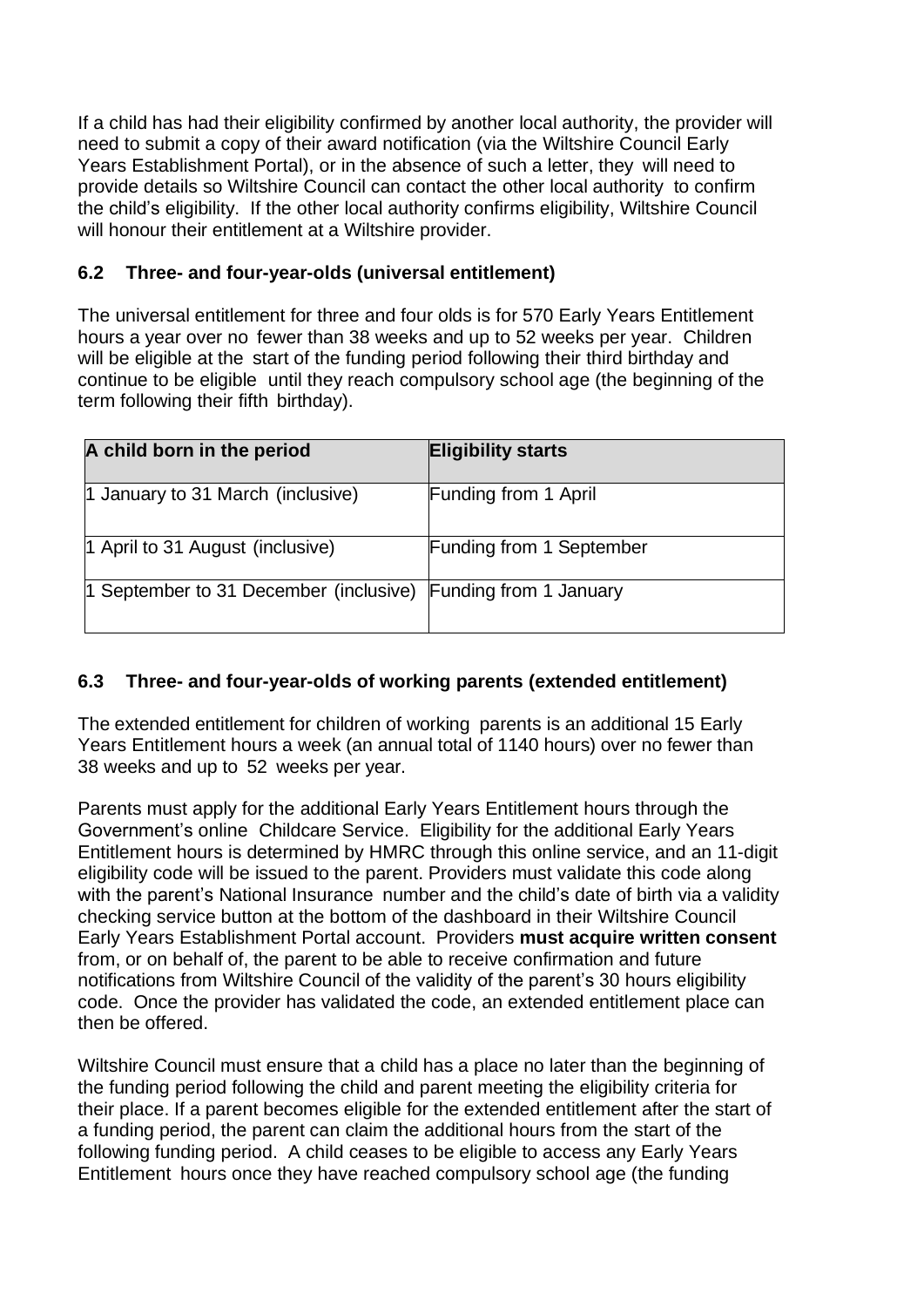period following their fifth birthday).

Where a child is eligible for the extended entitlement and they are accessing their hours at more than one provider, it is up to the parent to determine the split of entitlement (universal and extended) between those providers.

Providers must use the Parent Declaration form (available on the Wiltshire Council website) to record the parent's eligibility code and National Insurance number.

Wiltshire Council and providers will ensure that parents are aware that there is a review and appeals process available to them if they disagree with the eligibility outcome as determined by HMRC. The review and appeals process is managed by HMRC.

Wiltshire Council will complete audit checks of all eligibility codes. Providers will be informed via the Wiltshire Council Early Years Establishment Portal where a parent has fallen out of eligibility and notified of the grace period end date. A provider can check if a child's 11-digit eligibility code is valid via a validity checking service button at the bottom of the dashboard in their Wiltshire Council Early Years Establishment Portal account.

| Date parent receives ineligible decision<br>on reconfirmation | Grace period end date |  |
|---------------------------------------------------------------|-----------------------|--|
| 1 Jan $-$ 10 Feb                                              | 31 March              |  |
| $11$ Feb $-31$ March                                          | 31 August             |  |
| 1 April $-26$ May                                             | 31 August             |  |
| $27$ May $-$ 31 August                                        | 31 December           |  |
| 1 September – 21 October                                      | 31 December           |  |
| 22 October - 31 December                                      | 31 March              |  |

#### <span id="page-6-0"></span>**7. The Grace Period (for the Extended Entitlement only)**

The Grace Period enables parents to retain their child's place for a short period if they become ineligible, for example, if a parent loses their job.

A child will enter the Grace Period when the child's parent(s) cease to meet the eligibility criteria set out in the [Childcare](https://www.brighton-hove.gov.uk/sites/brighton-hove.gov.uk/files/30%20hours%20free%20childcare%20eligibility.pdf) (Early Years Provision Free of Charge) [\(Extended](https://www.brighton-hove.gov.uk/sites/brighton-hove.gov.uk/files/30%20hours%20free%20childcare%20eligibility.pdf) [Entitlement\)](https://www.brighton-hove.gov.uk/sites/brighton-hove.gov.uk/files/30%20hours%20free%20childcare%20eligibility.pdf) Regulations 2016, as determined by HMRC or a First Tier Tribunal in the case of an appeal.

Wiltshire Council will be able to access information about whether a child has ceased to meet the eligibility criteria and entered the Grace Period via the national Eligibility Checking Service (ECS). The Grace Period end date will automatically be applied to eligibility codes.

Wiltshire Council will continue to fund a place for a child who enters the grace period as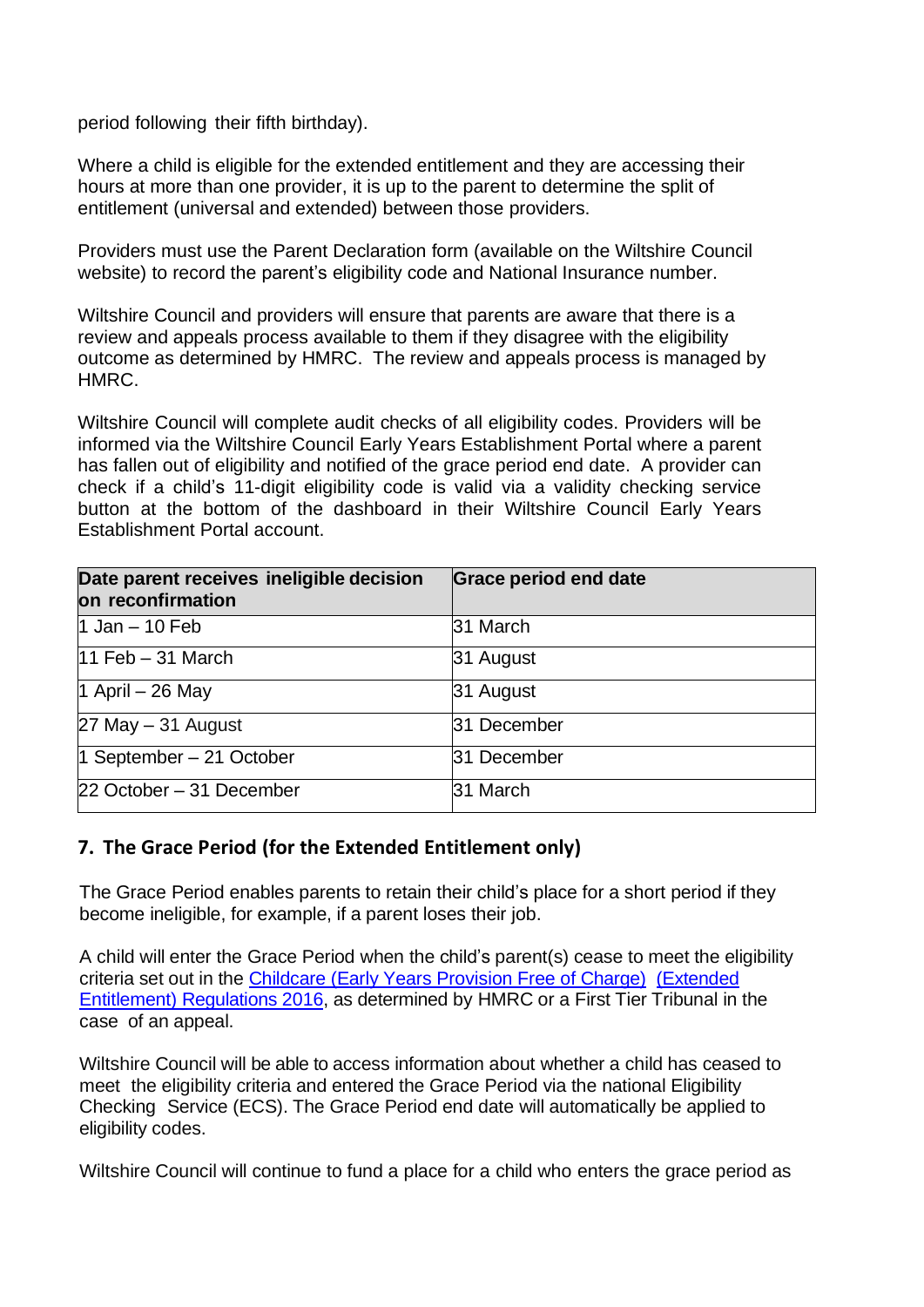set out in the Early Education and Childcare Statutory guidance for Local Authorities 2018.

Providers should make parents aware that if they cease to meet the eligibility criteria and the Grace Period has expired, they can continue to take up their child's universal entitlement up to 15 hours (or its equivalent if the entitlement is being stretched) provided they have not exceeded 570 hours.

Parents may appeal the decision that has determined their ineligibility directly to HMRC via their appeals process. The Local Authority has no influence or discretion regarding this.

A child is unable to access extended entitlement hours for the first time with an eligibility code in its Grace Period.

#### <span id="page-7-0"></span>**8. Flexibility**

Provision must be offered within the national parameters on flexibility as set out in Section A2 of Early Education and Childcare Statutory Guidance for Local Authorities 2018.

Providers are encouraged to offer flexible packages of Early Years Entitlement hours.

Early Years Entitlement can be offered over 38 weeks (term-time offer) or up to 52 weeks (stretched offer).

Where a provider is offering less than 38 funded weeks per year, parents must be made aware they cannot access their full entitlement with them. Providers must not offer more than either 15 hours (universal entitlement) or 30 hours (extended entitlement) over a reduced number of weeks.

Providers should publish information about their offer and their admissions criteria and ensure parents are made fully aware at the point of registration what hours can be accessed as funded hours.

Providers should ensure that they make their patterns of delivery for both 15 and 30 hours clear and transparent enabling parents to decide where to access their entitlement. There is no requirement for all providers to offer a minimum session length.

Wiltshire Council will make both providers and parents aware that there is no requirement for providers to offer 30 hours in order to receive funding to deliver the universal entitlement and that providers are free to choose not to deliver the universal entitlement at all.

Wiltshire Council will make parents and providers aware that there is no requirement that Early Years Entitlement places must be taken on or delivered on particular days of the week or at particular times of the day. In addition, there is now no longer the requirement that a provider must be open for at least 38 weeks of the year, or that a provider must offer 30 hours in order to receive funding to deliver Early Years Entitlement places.

Where a child attends more than one setting to access the extended entitlement, parents will need to make it clear on the Parent Declaration form which setting will receive the universal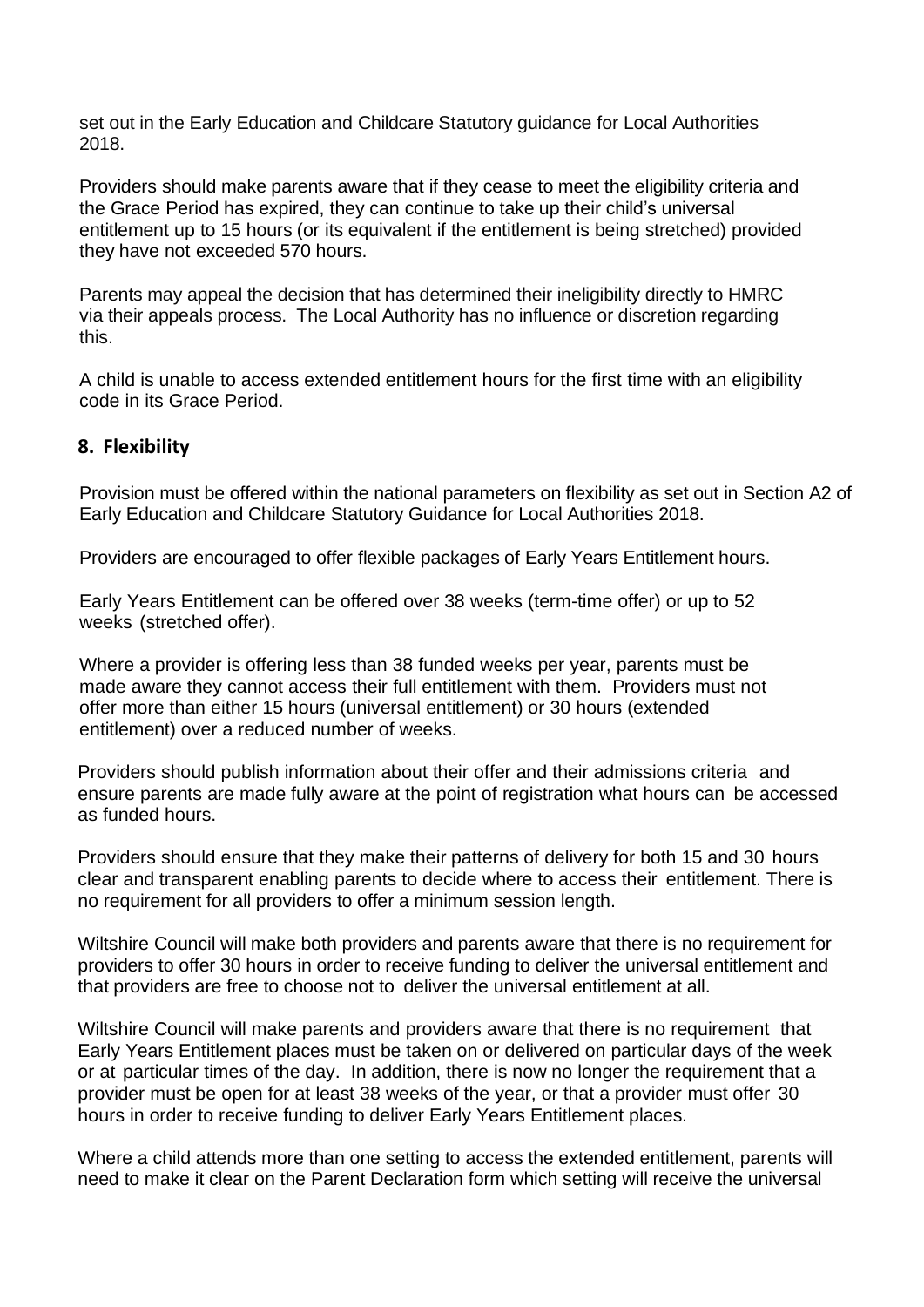entitlement and extended entitlement.

Wiltshire Council will ensure parents are made aware that the entitlement to an Early Years Entitlement place does not offer any guarantee of a place at any one provider or a particular pattern of provision.

#### <span id="page-8-0"></span>**9. Partnership working**

Wiltshire Council will support partnership working between:

- a. Wiltshire Council and providers;
- b. Providers working with other providers, including childminders, schools and organisations;
- c. Providers and parents;
- d. Wiltshire Council and parents.

Wiltshire Council actively encourages partnership working between different types of providers, including childminders, across all sectors, and will encourage more providers to offer flexible provision alongside other providers.

Providers should work in partnership with parents and other providers to improve provision and outcomes for children in their setting. A toolkit has been developed by the Family and Childcare Trust to help providers set up or join a partnership, maximise the benefits of working together and tackle the challenges joint working can bring. More details can be found at: [https://www.familyandchildcaretrust.org/dfes-30-](https://www.familyandchildcaretrust.org/dfes-30-hour-mixed-model-partnership-toolkit) [hour-mixed-model-partnership-toolkit](https://www.familyandchildcaretrust.org/dfes-30-hour-mixed-model-partnership-toolkit) .

Providers should discuss and work closely with parents to agree how a child's overall care will work in practice when their Early Years Entitlement is split across different providers, such as at a maintained setting and childminder, to ensure a smooth transition for the child.

#### <span id="page-8-1"></span>**10. Special Educational Needs and Disabilities**

Wiltshire Council promotes an inclusive approach to its work and strategically plans to support children with special educational needs and/or disabilities (SEND) so that the needs of all children in their local area are met in accordance with the Special Educational Needs and Disability Code of Practice: 0-25 years (January 2015).

Providers must ensure owners and all staff members are aware of their duties in relation to the SEND Code of Practice and the Equality Act 2010.

Wiltshire Council's Local Offer is very clear and transparent about the support on offer within the county for parents and providers, and how that support can be accessed. More details can be found at [https://www.wiltshire.gov.uk/local-offer.](https://www.wiltshire.gov.uk/local-offer)

Providers must publish clear and transparent information about the SEND support on offer at their setting and make information available about their offer to support parents to choose the right setting for their child with SEND.

Providers should promote the Disability Access Fund (DAF) to parents and collect information from parents about their Disability Living Allowance on the Parent Declaration form. Further information about DAF and how it can be claimed can be found at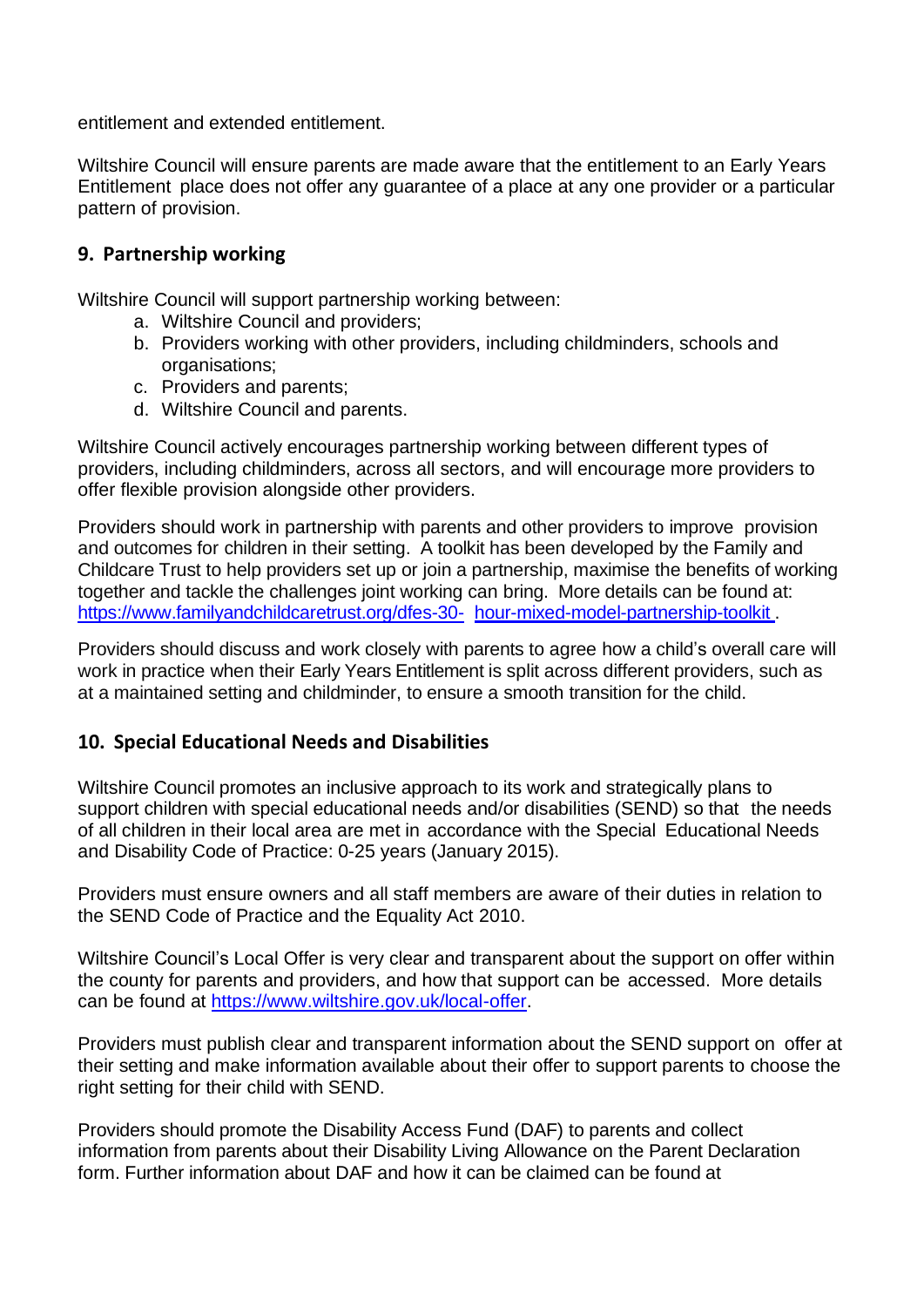[http://www.wiltshire.gov.uk/child-care-free-early-education-for-3-and-4-year-](http://www.wiltshire.gov.uk/child-care-free-early-education-for-3-and-4-year-olds) [olds](http://www.wiltshire.gov.uk/child-care-free-early-education-for-3-and-4-year-olds)

## <span id="page-9-0"></span>**11. Social mobility and disadvantage**

Wiltshire Council promotes equality and inclusion, particularly for disadvantaged families, looked after children and children in need by removing barriers of access to Early Years Entitlement places and working with parents to give each child support to fulfil their potential.

Providers should ensure they have identified the disadvantaged children in their setting as part of their process for checking Early Years Pupil Premium (EYPP) eligibility. They must also use EYPP and any locally available funding streams or support to improve outcomes for this group. Further information about EYPP can be found at <http://www.wiltshire.gov.uk/child-care-early-years-pupil-premium>

## <span id="page-9-1"></span>**12. Quality**

The Early Years Foundation Stage is mandatory for all schools that provide early years provision and Ofsted registered early years providers in England. The EYFS sets the standards that all early years' providers must meet to ensure that children learn and develop well and are kept healthy and safe.

Ofsted are the sole arbiter of quality for all Early Years Entitlements and Ofsted and inspectorates of independent schools have regard to the EYFS in carrying out inspections and report on the quality and standards of provision.

Wiltshire Council has a legal duty to provide information, advice, and training on meeting the requirements of the Early Years Foundation Stage (EYFS), meeting the needs of children with SEND and on effective safeguarding and child protection for providers who are rated less than 'Good' by Ofsted or newly registered providers.

In order that all children can access their entitlement to high quality provision in line with Section A3 of Early Education and Childcare Statutory Guidance and the EYFS statutory framework, Wiltshire Council will deliver Early Years Entitlement places through:

- a. early years providers other than a childminder registered on the Ofsted Early Years register; or
- b. a childminder registered on the Ofsted Early Years register; or
- c. a childminder registered with a childminder agency which is itself registered with Ofsted on Early Years Register; or
- d. schools taking children aged two and over and which therefore are exempt from registration with Ofsted as early years providers.

Wiltshire Council will:

- e. fund places for children attending any provider judged 'good' or 'outstanding' by Ofsted and the provider is willing to accept Wiltshire Council's funding requirements as set out in this agreement;
- f. fund places for three- and four-year-old children at any provider judged 'satisfactory' (prior to 2014) or 'requires improvement' by Ofsted. Advice will be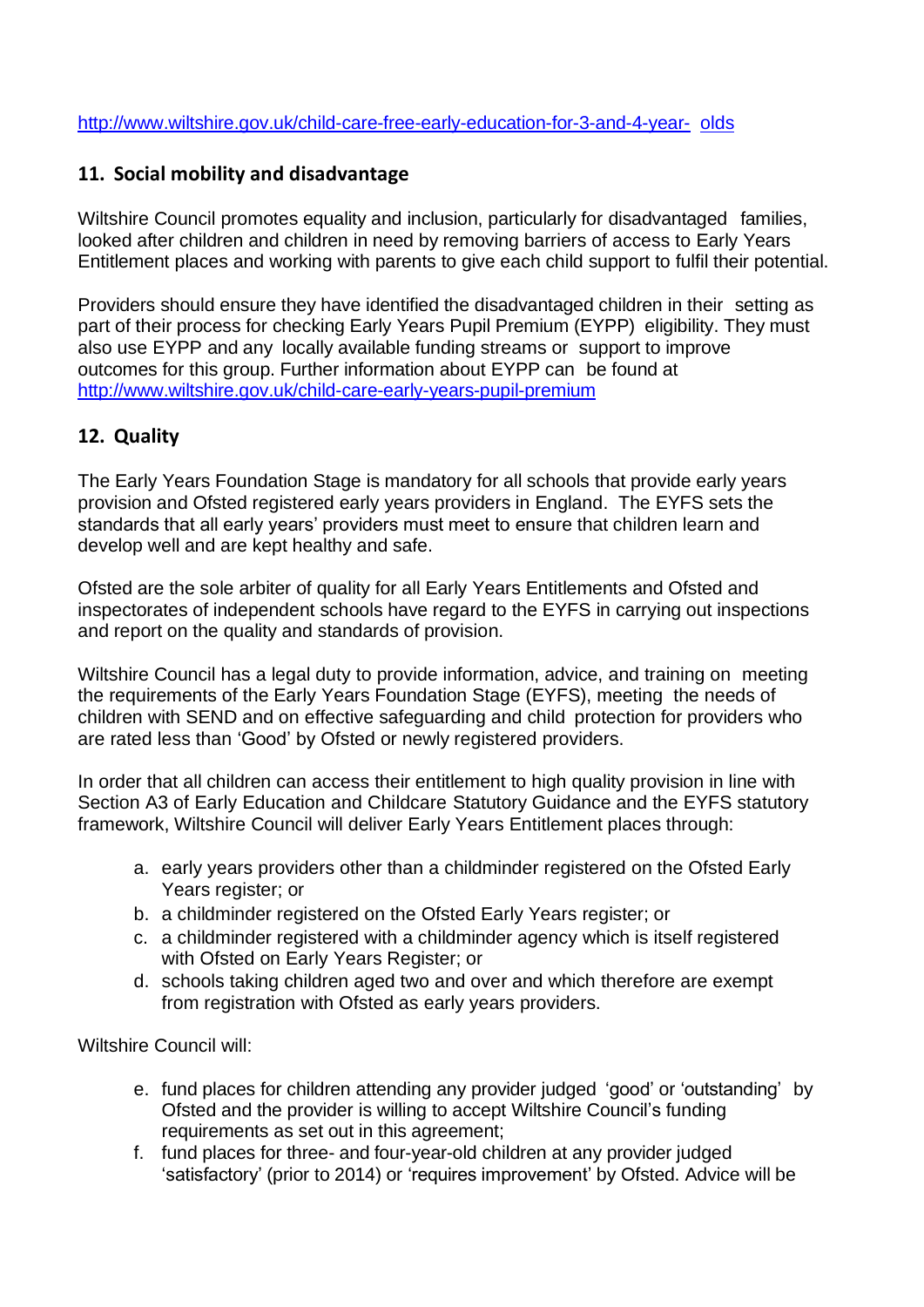available to settings judged 'requires improvement' to support them to improve the quality of their provisions;

- g. only fund places for two-year-old children with 'requires improvement' providers where there is insufficient, accessible 'good' or 'outstanding' provision in the area;
- h. fund places for two-, three- and four-year-old children at new providers registered with Ofsted until the provider's first full Ofsted inspection judgement is published. and the provider is willing to accept Wiltshire Council's funding requirements as set out in this agreement. Following publication of their Ofsted inspection judgement the conditions above will apply;
- i. fund providers with an Ofsted inspection judgement of 'met' until their Ofsted quality inspection judgement is published;
- j. fund providers with exemptions from the EYFS if a parent wants their child to take up their Early Years Entitlement at an exempt provider and the provider is willing to accept Wiltshire Council's funding requirements as set out in this agreement;
- k. fund individual children who have exemptions from the EYFS.
- l. rely solely on the Ofsted inspection judgement of the provider as the benchmark of quality;
- m. consider any information published by Ofsted about a provider or childminder agency including the recent history about childcare provision by a particular provider or agency or childcare provision at a particular address. This may include where Wiltshire Council has concerns that a provider judged' inadequate' by Ofsted may have re-registered their setting to avoid making the improvements identified by Ofsted.

Wiltshire Council will not:

- n. fund providers who do not meet the quality standards as set out by Ofsted with an Ofsted inspection judgement of 'not met';
- o. fund providers who do not actively promote fundamental British values or if they promote views or theories as fact which are contrary to established scientific or historical evidence and explanations (as set out in sections A4.28-A4.32 of 'Early education and childcare: Statutory guidance for local authorities', June 2018).

## <span id="page-10-0"></span>**13. Business planning**

Wiltshire Council will clearly set out the documentation that they need from providers to support payment and delivery of Early Years Entitlements, and the timetable which providers should follow when submitting their documentation, this includes setting out the importance of timely and accurate census returns.

Wiltshire Council will offer advice, support, and guidance to providers. Providers will be challenged where business practice is found to be poor, and they will be expected to improve.

Wiltshire Council will not carry out audit regimes which are disproportionate or are unnecessarily burdensome to providers.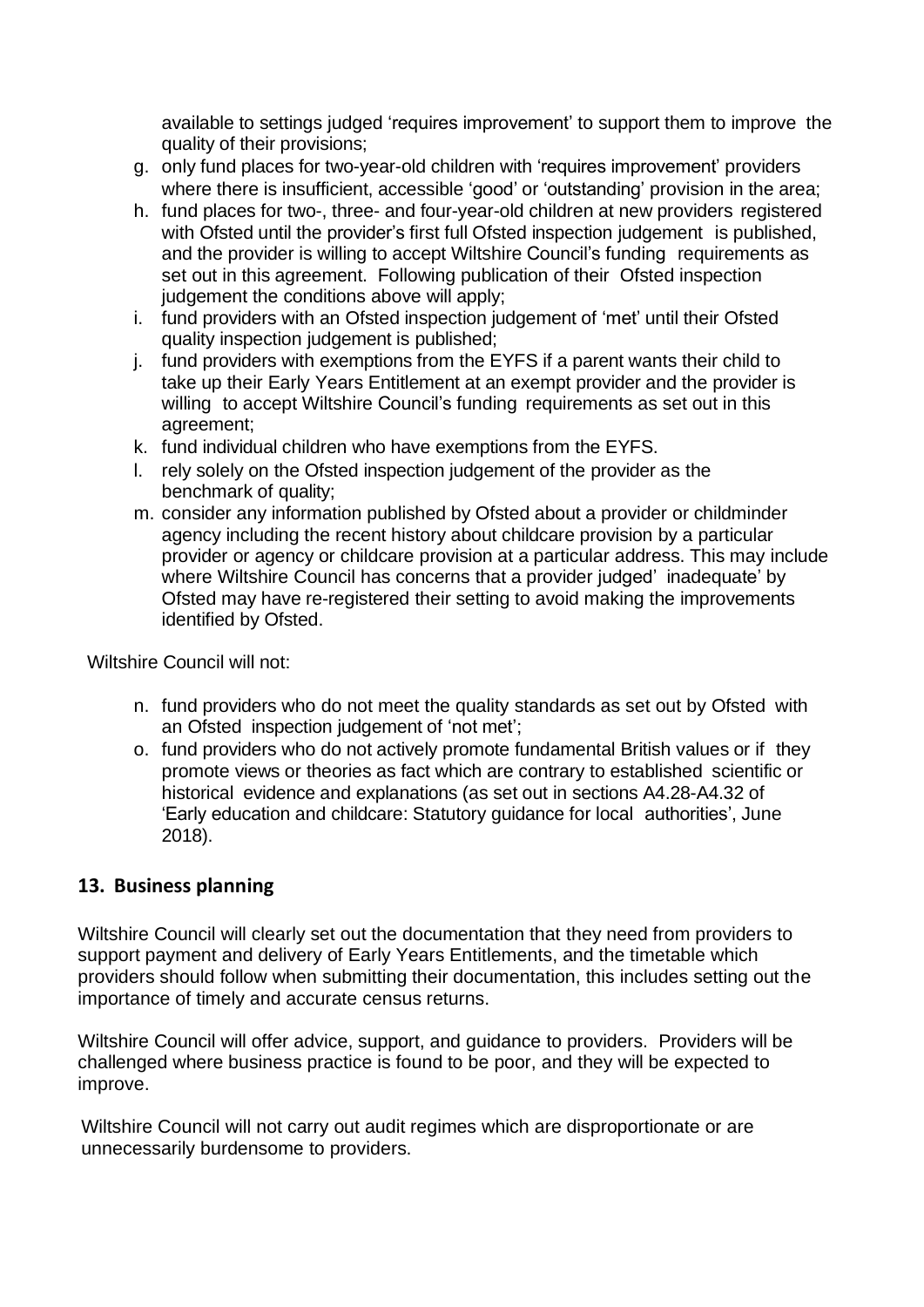Providers must:

- a. comply with legislation including the auditing and submission of accounts, the passing of information to the Charities Commission (where appropriate) and the regular submission of information to bodies such as Companies House;
- b. provide financial information to the Local Authority for the purposes of auditing to ensure the correct use of public funds;
- c. run their business in a legal and professional way;
- d. follow the conditions of capital and revenue grants that are offered and comply with monitoring arrangements for those grants;
- e. ensure timely and accurate information is submitted, including, but not limited to, headcount data, census data, parental declarations, and invoices, as per the financial guidelines of their local authority. Failure to do so may result in inaccurate, delayed or suspended funding.
- f. maintain accurate financial and non-financial records relating to Early Years Entitlement places and should give the local authority access on reasonable notice to all financial and non-financial records relating to the Early Years Entitlement funded under the provider agreement, subject to confidentiality restrictions.

## <span id="page-11-0"></span>**14. Charging**

The government funding is intended to cover the full cost to deliver 15 or 30 hours a week of high quality, flexible childcare. It is not intended to cover the cost of meals, consumables, additional hours, or additional services.

Providers can charge for meals and snacks as part of an Early Years Entitlement place and can also charge for consumables such as nappies or sun cream, and for additional services such as trips and activities. Parents can therefore be expected to pay for these, although these charges must be voluntary for the parent and not be a condition of accessing their Early Years Entitlement place. Where parents are unable or unwilling to pay for meals and consumables, providers who choose to offer the Early Years Entitlement are responsible for setting their own policy on how to respond, with options including waiving or reducing the cost of meals and snacks or allowing parents to supply their own meals. Providers should be particularly mindful of the impact of additional charges on the most disadvantaged families.

Providers should deliver the Early Years Entitlement consistently so that all children accessing any of the entitlements will receive the same quality and access to provision, regardless of whether they opt to pay for optional hours, services, meals, or consumables. Providers should make all their charges clear in a Fee Structure and ensure that parents are aware of any charges for additional services before they take up their Early Years Entitlement place.

Wiltshire Council will not intervene where parents choose to purchase additional hours or additional services, providing this does not affect the parents' ability to take up their child's Early Years Entitlement place. Providers should be completely transparent about any additional charges.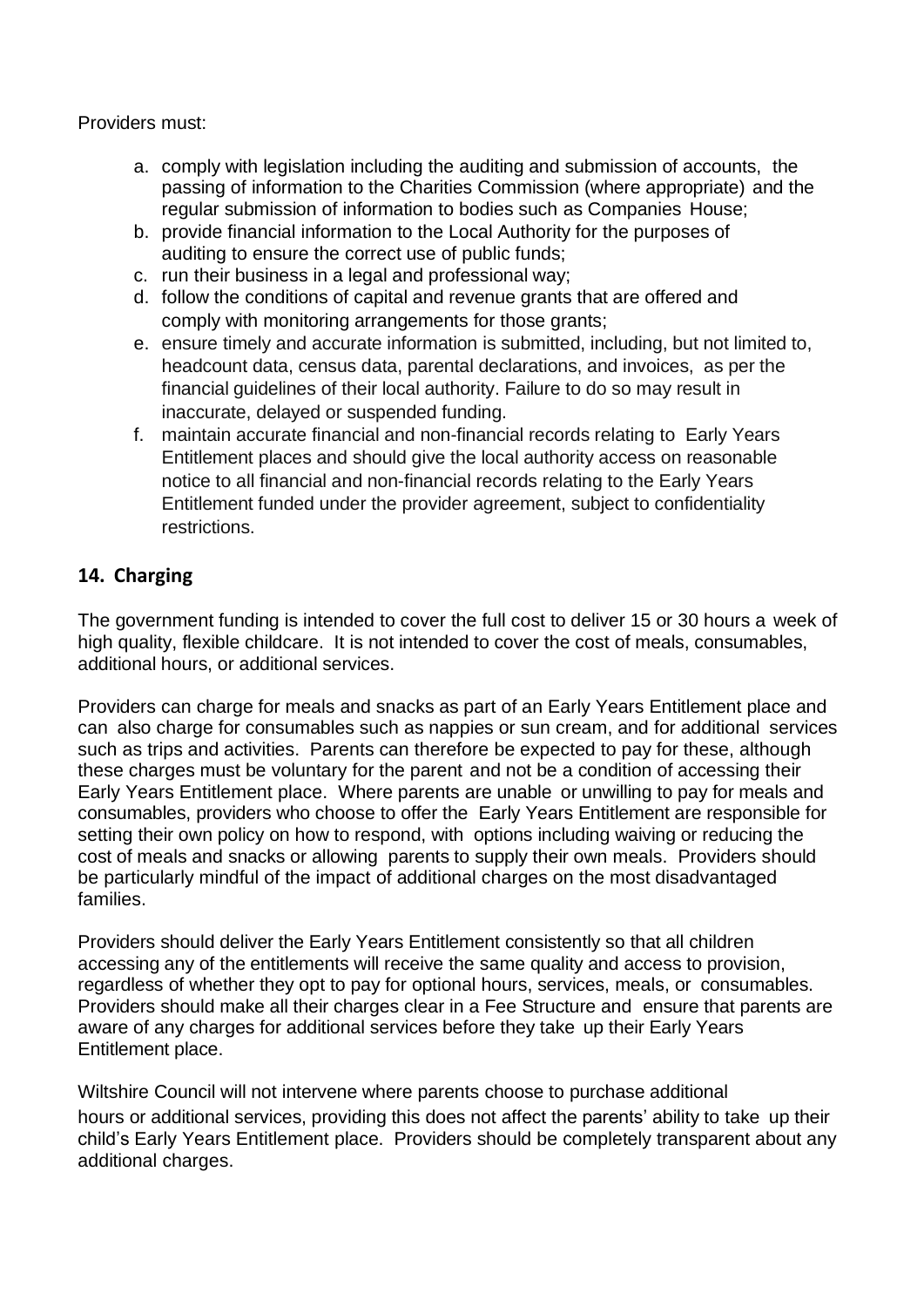Children with special educational needs and disabilities (SEND) must be treated fairly and equally with reasonable adjustments made as set out in Sections 20 and 21 of the Equalities Act 2010'. Providers must not charge parents additional fees to support a child with SEND.

Providers should publish their admissions criteria ensuring it is clear and available to all parents, so they can understand which hours can be taken as Early Years Entitlement provision. Not all providers will be able to offer fully flexible places, but providers should work with parents to ensure that as far as possible the pattern of hours are convenient for parents' working hours.

Providers can charge a deposit to secure their child's Early Years Entitlement place but must refund the deposit in full to parents within a reasonable time scale. Wiltshire Council's recommendation is the end of a half term or within six weeks of a child's start. However, the charging of a deposit must not be a barrier to a child accessing their Early Years Entitlement hours.

Providers cannot charge parents 'top-up' fees (the difference between a provider's usual fee and the funding they receive from Wiltshire Council to deliver Early Years Entitlement places) or require parents to pay a registration fee as a condition of taking up their child's Early Years Entitlement place.

Providers should ensure their invoices and receipts are clear, transparent, and itemised, allowing parents to see that they have received their full Early Years Entitlement and understand fees paid for additional hours or services. The provider will also ensure that invoices and receipts contain their full details so that they can be identified as coming from a specific provider.

The early years entitlement is an entitlement in hours, not a monetary value to be deducted from a childcare provider's bill or as a discounted item on an invoice.

#### <span id="page-12-0"></span>**15. Funding**

To receive early years entitlement payments, providers must be fully registered with Ofsted or a childminding agency, as well as with Wiltshire Council's Directory of registered childcare providers. In the event that a provider is taken over by another provider, funding for the new registered owner will commence from the date Ofsted confirm the registration has been completed.

Providers should accurately complete and submit headcount, Early Years Census, and other necessary data returns via the Wiltshire Council Early Years Establishment Portal by the agreed dates to support Wiltshire Council to make payment.

Wiltshire Council will produce a Summary of Important Dates for the current financial year (Appendix B) and all providers need to adhere to the deadlines detailed therein.

Wiltshire Council is funded on the same basis for both the 15 hour universal entitlement for all three and four year olds and the extended entitlement for children of working parents. This is because the statutory framework and the quality requirements for the universal and extended entitlement are the same. Wiltshire Council will fund providers as follows: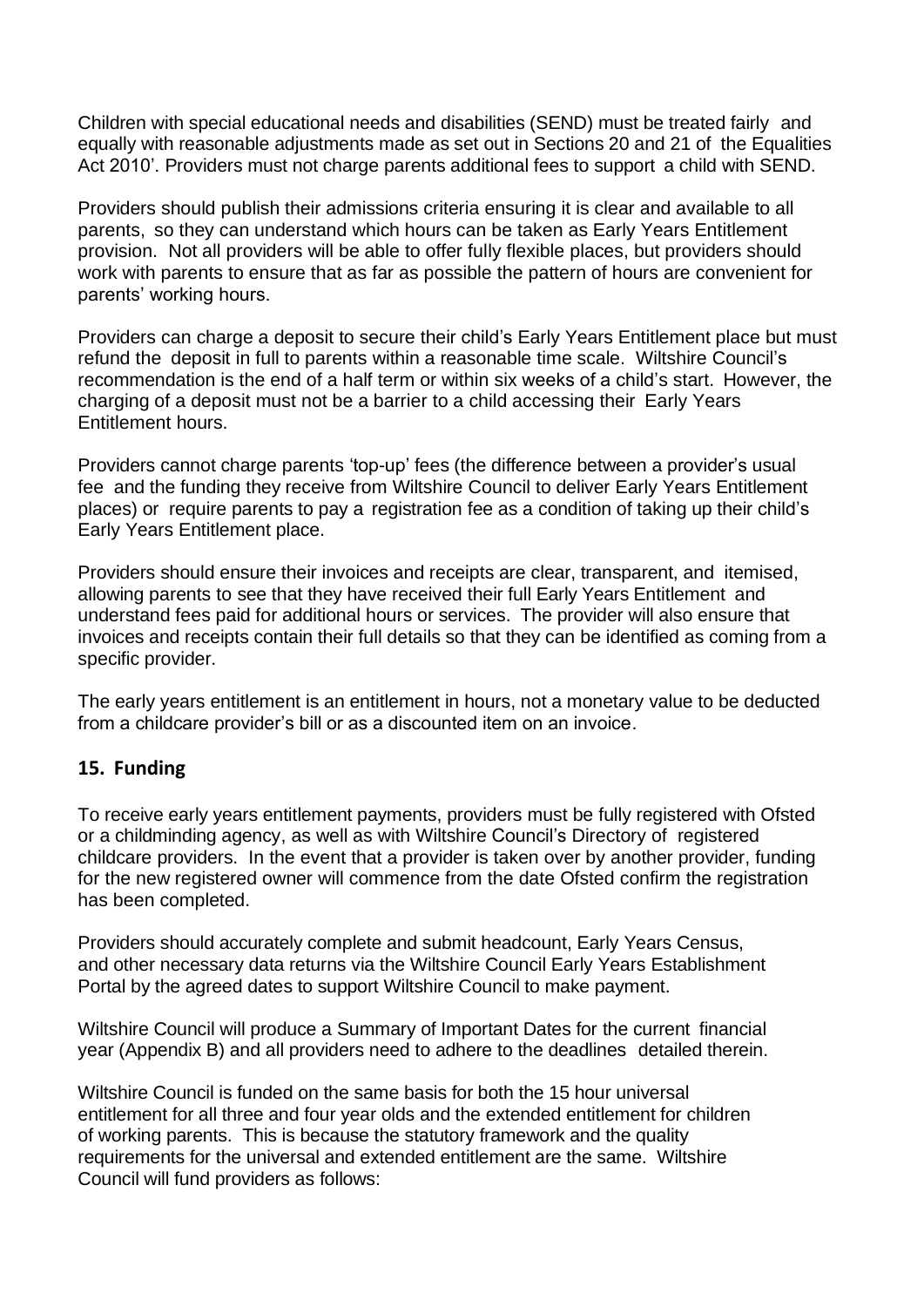- An hourly rate for eligible two-year-olds
- An hourly base rate for three- and four-year-olds (both universal and extended entitlement) plus:
	- i. A deprivation supplement for any eligible three- and four-year-old children
	- ii. A rurality/sustainability supplement for providers who have less than 9 children and where the next nearest provider is more than 2 miles away.

Providers will receive an annual indicative funding estimate at the beginning of the financial year, detailing the hourly rates for two-, three- and four-year-olds and an indication of the estimated amount of funding they will receive for that year. All childminders will have their budget set to zero to reduce the risk of overpayment. Wiltshire Council will adjust this funding estimate throughout the financial year to reflect actual participation.

Early Years Pupil Premium (EYPP) is claimed through the Wiltshire Council Early Years Establishment Portal. Please see Appendix C for further information and how to claim this funding.

The Disability Access Fund can be used to support access to the Early Years Entitlement. Please see Appendix D for further information and how to claim this funding.

## **15.1 Payments**

Providers will receive 12 monthly instalments based on their annual indicative funding estimate. Estimated hours will be reconciled to actual hours delivered for each funding block. Any amendments to payments will be made in the adjustment months (July, December, and March).

Payment dates are listed on a provider's annual indicative funding estimate and in the Summary of Important Dates (Appendix B), and payments are made via BACS directly into a provider's bank/building society account.

If a provider wishes to change their bank details, the new details can be submitted using the online [New Provider Details Form](https://pages.wiltshire.gov.uk/earlyyearsnewproviderdetailsform.htm) giving at least one month's notice of the required change.

No funding payments will be released whilst a provider has outstanding debts relating to Early Years Entitlement for two-, three- and four-year-olds with Wiltshire Council.

#### **15.2 Payment of balances due**

In the event of a provider delivering *more* hours than estimated, the monies due will be paid in the next available adjustment month (July, December, March).

## **15.3 Recovery of overpayments**

In the event of a provider delivering *fewer* hours than estimated, the overpayment will be recovered as a lump sum from the next available adjustment month (July, December,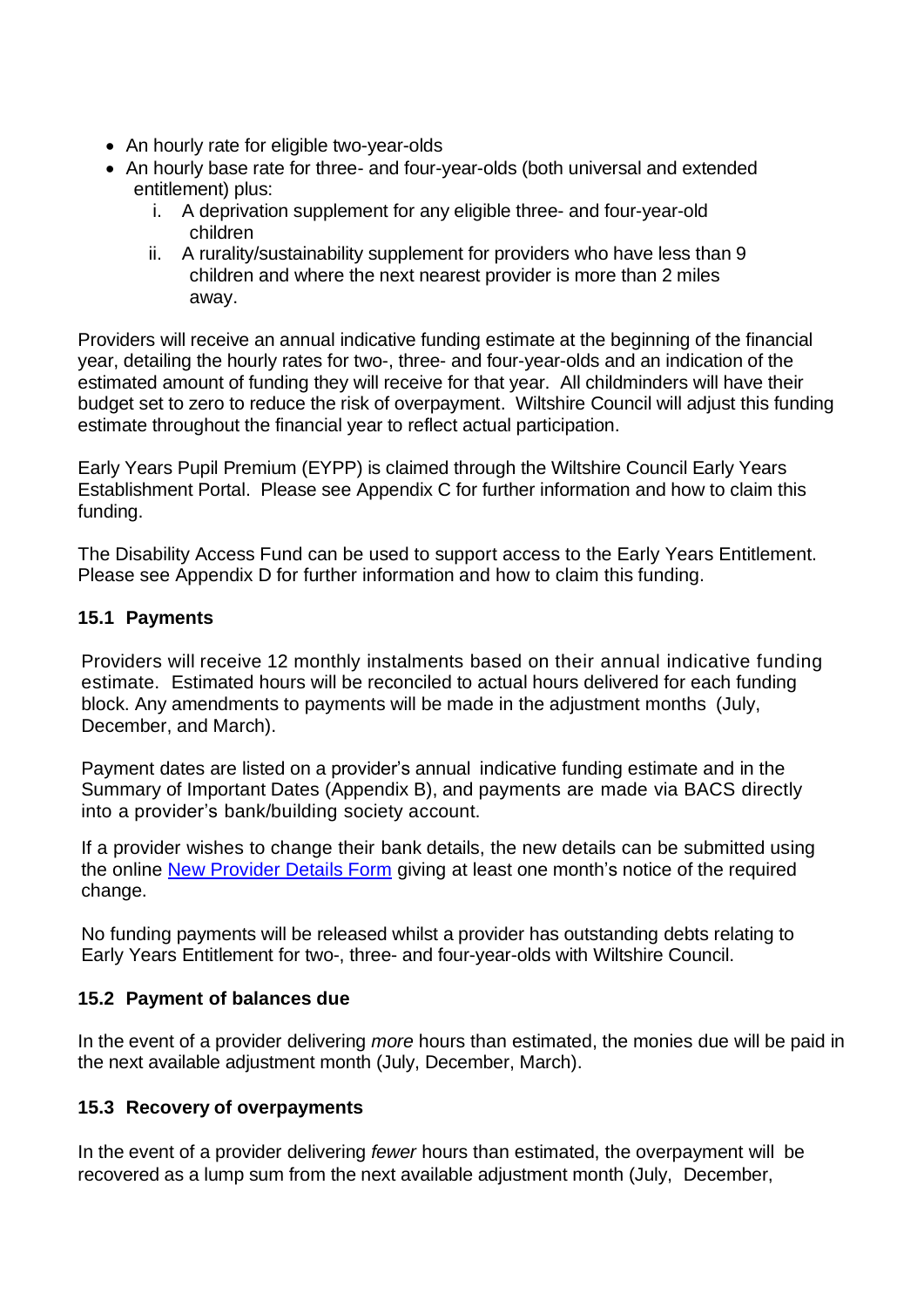March). Where there is insufficient funding to cover the full amount to be recovered, an invoice will be raised for the remaining balance.

In the event of an invoice having to be raised, the terms of payment are 28 days. Unpaid invoices will be subject to legal action and any costs involved can be added to the provider's account.

## <span id="page-14-0"></span>**16. Compliance**

Wiltshire Council reserves the right to carry out checks and/or audits on providers to ensure compliance with the requirements of delivering the early years entitlement in accordance with this provider agreement and the national guidance.

Parent declaration forms and other checks referred to in this provider agreement must be completed and signed (where necessary) in order for providers to claim Early Years Entitlement funding.

Failure to allow access to carry out an audit within a designated timeframe may result in funding being withheld.

## <span id="page-14-1"></span>**17. Termination and withdrawal of funding**

Wiltshire Council will work in partnership with providers to ensure quality of provision and a sufficient number of places for the delivery of Early Years Entitlement to eligible two-, threeand four-year-olds.

Suspension of registration by Ofsted or a breach of statutory requirements or safeguarding issues may result in the termination of the arrangement and withdrawal of funding.

Childcare providers **must** comply with the requirements of the national guidance and the Wiltshire Council Provider Agreement as well as working within all other legal requirements in their provision. Wiltshire Council reserves the right to withdraw funding from a provider and remove them from the Wiltshire Directory of Registered Early Years Providers for noncompliance of any statutory requirement. Wiltshire Council will not waive the right to act to terminate or withdraw funding if it does not act immediately.

Wiltshire Council will withdraw funding from providers in the following circumstances:

- 1 . In the event that Ofsted judge the provision as inadequate the Local Authority will follow the procedure set out in the national statutory guidance by securing alternative provision and withdraw funding for children who are already receiving their funded entitlement at a provider on receipt of official Ofsted notification, and as soon as is practical. Funding will not be withdrawn from a provider until the provider's Ofsted inspection is published.
- 2 . Funding will be restored once Ofsted has re-inspected and judged the provision as 'requires improvement' or above, and where the childcare provider has re-registered for entry onto the Wiltshire Directory of Registered Early Years Providers.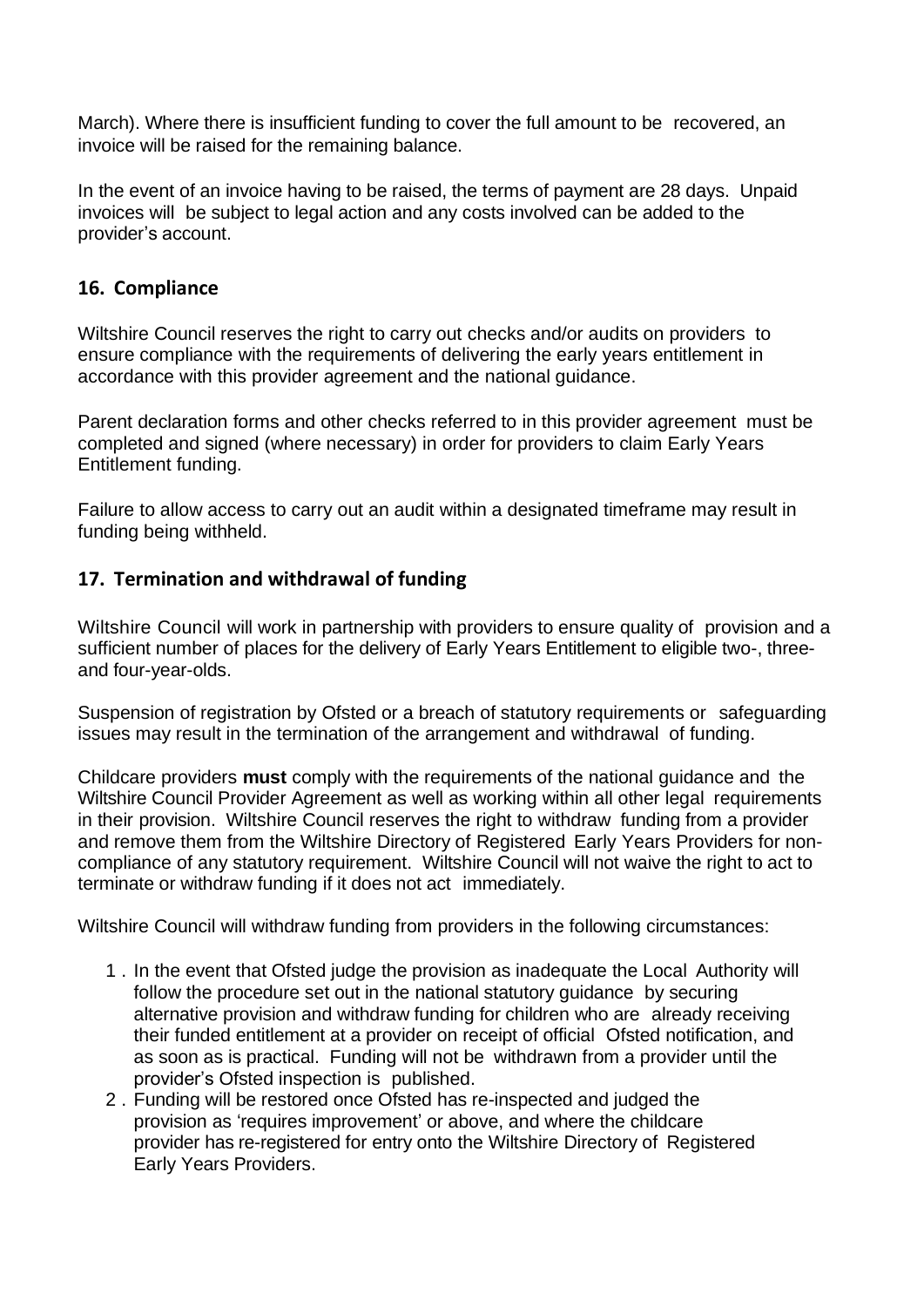- 3 . In cases of gross misconduct e.g., Ofsted enforcement action, fraud, or financial irregularity, where children are unsafe or not safeguarded effectively.
- 4 . In the event of outstanding invoices related to the delivery of Early Years Entitlement funding, Wiltshire Council will suspend monthly estimated payments until full payment of the invoice(s) has been made.

Ofsted will be informed if a provider has their funding withdrawn.

The provider will have the opportunity to make written representations prior to the final decision for withdrawal of funding being made. The right to appeal is set out in Appeals section below.

## <span id="page-15-0"></span>**18. Appeals procedure**

A provider may be denied approval to offer the Early Years Entitlement or have their funding withdrawn as set in the Termination and withdrawal of funding section above. The provider can appeal using the local authority's procedure where either:

- a. a decision has been made to suspend or withdraw funding from a provider; or
- b. a decision has been made to remove a provider from the Wiltshire Directory of Early Years Providers; or
- c. a decision has been made to not enter an applicant onto the Wiltshire Directory of Early Years Providers
- 1. If a childcare provider wishes to appeal any decisions, they **must** write to the Local Authority within two weeks (14 days) of the notice being given, detailing the grounds for objection with relevant evidence in support.
- 2. On receipt, Wiltshire Council will acknowledge receipt of the appeal in writing giving details for an appeal hearing. The appeal panel will meet within 1 month of the evidence having been received by the local authority.
- 3. Wiltshire Council will prepare a written report for the appeal panel. This report, along with the childcare provider's evidence will be emailed to the panel and the childcare provider at least one week before the date of the appeal hearing.
- 4. The appeal will be heard by a panel of three council members. The panel members will have had no prior involvement in the matter under appeal. One of the panel members will act as chair. There will also be an independent clerk present to record the proceedings. A member of staff from the provision may attend the hearing in order to put the childcare provider's case to the panel. He/she may also bring another person with them e.g., a friend, relative, business colleague to help or to put the provider's case on its behalf. In addition, there will be a maximum of two representatives from the Local Authority to put the Local Authority's case to the panel.
- 5. The panel's decision will be final.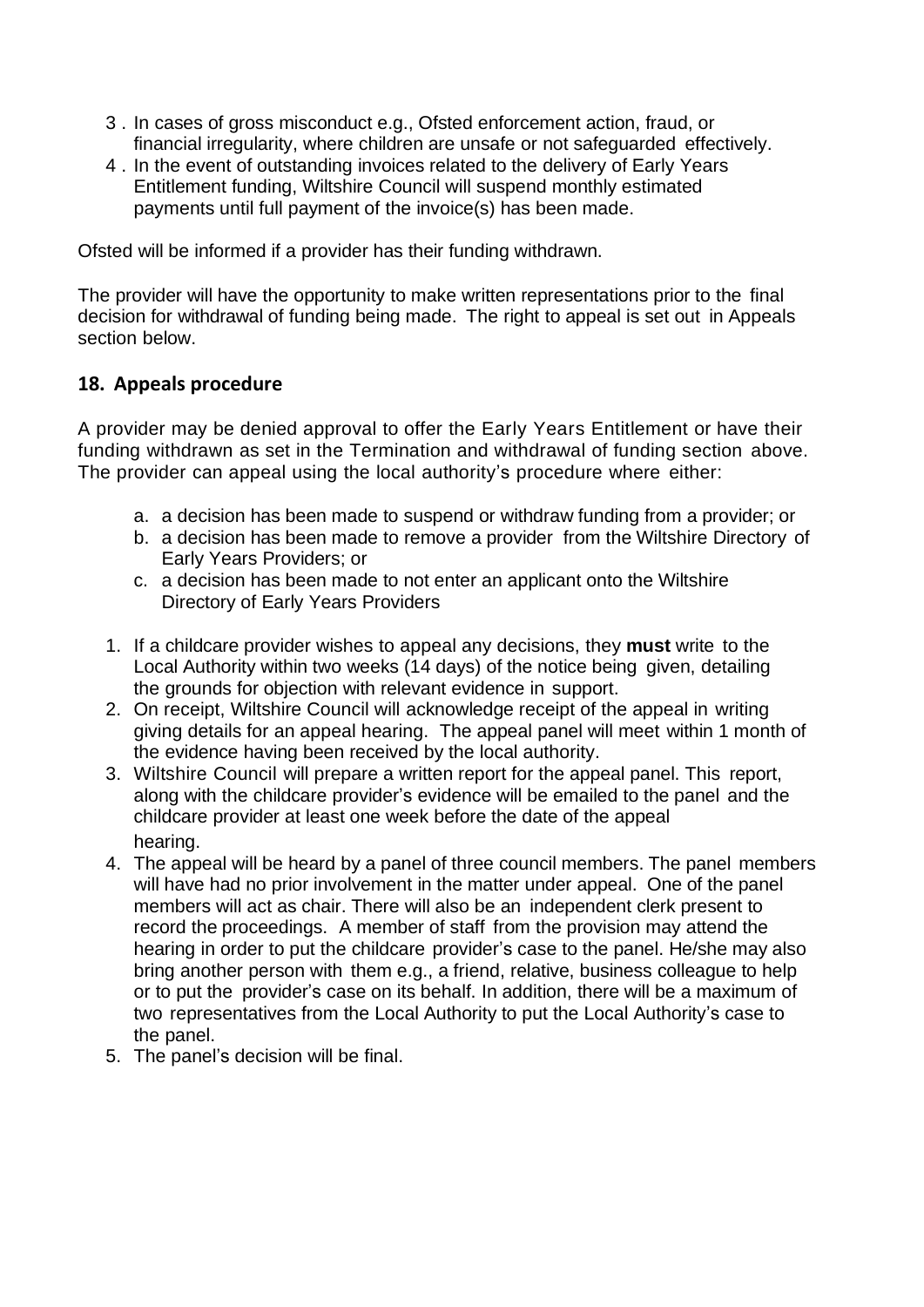## <span id="page-16-0"></span>**19. Complaint procedures**

#### **19.1 Parents**

Providers should ensure they have a complaints procedure in place that is published and accessible for parents who are not satisfied their child has received their Early Years Entitlement in the correct way, as set out in this agreement and in the Early Education and Childcare Statutory Guidance for Local Authorities.

Parents who are not able to access their entitlement in the correct way should first approach the provider to discuss their concerns or complaints. If they are not satisfied or believe that the statutory guidance is not being adhered to, they should make their complaint to the Early Years Entitlement officers at Wiltshire Council via the online Parent Complaint form on the Wiltshire Council website or [earlyyears@wiltshire.gov.uk.](mailto:earlyyears@wiltshire.gov.uk)

#### **19.2 Providers**

If a childcare provider wishes to make a complaint about the management and administration of Early Years Entitlement, then providers should make their complaint to the Customer Complaints Team either via the online [complaints](https://www.wiltshire.gov.uk/council/complaints/corporatecomplaintsform.htm) form on the Wiltshire Council website or on 01225 718400 or [complaints@wiltshire.gov.uk.](mailto:complaints@wiltshire.gov.uk)

If a parent or provider is not satisfied with the way in which their complaint has been dealt with by the local authority or believes the local authority has acted unreasonably, a complaint can be made to the Local Authority Ombudsman. Such complaints will only be considered when local complaints procedures have been exhausted. For further details visit [www.lgo.org.uk](http://www.lgo.org.uk/) or telephone 0300 061 0614.

#### <span id="page-16-1"></span>**20. Data Protection and Freedom of Information**

Wiltshire Council and providers will acknowledge their respective duties under the Freedom of Information Act 2000 and must give all reasonable assistance to each other where appropriate or necessary to comply with such duties.

The new UK General Data Protection Regulation 2021 (EU GDPR) puts in place certain safeguards regarding the use of personal data by organisations, including the Department for Education, local authorities, schools, and other early education providers. It also obliges organisations to treat people's data correctly, transparently and have systems in place for managing information. This regulation is the legal framework within which Wiltshire Council as a controller of personal data must operate. It covers all data held about an individual (data subject) in both manual and computerized files. GDPR is also augmented by The Data Protection Act 2018.

Providers are asked to pay particular note to advice from the Information Commissioner's Office on holding personal data including sensitive personal data available in the Guide to Data Protection which can be found at https://ico.org.uk/for-organisations/guide-to-dataprotection/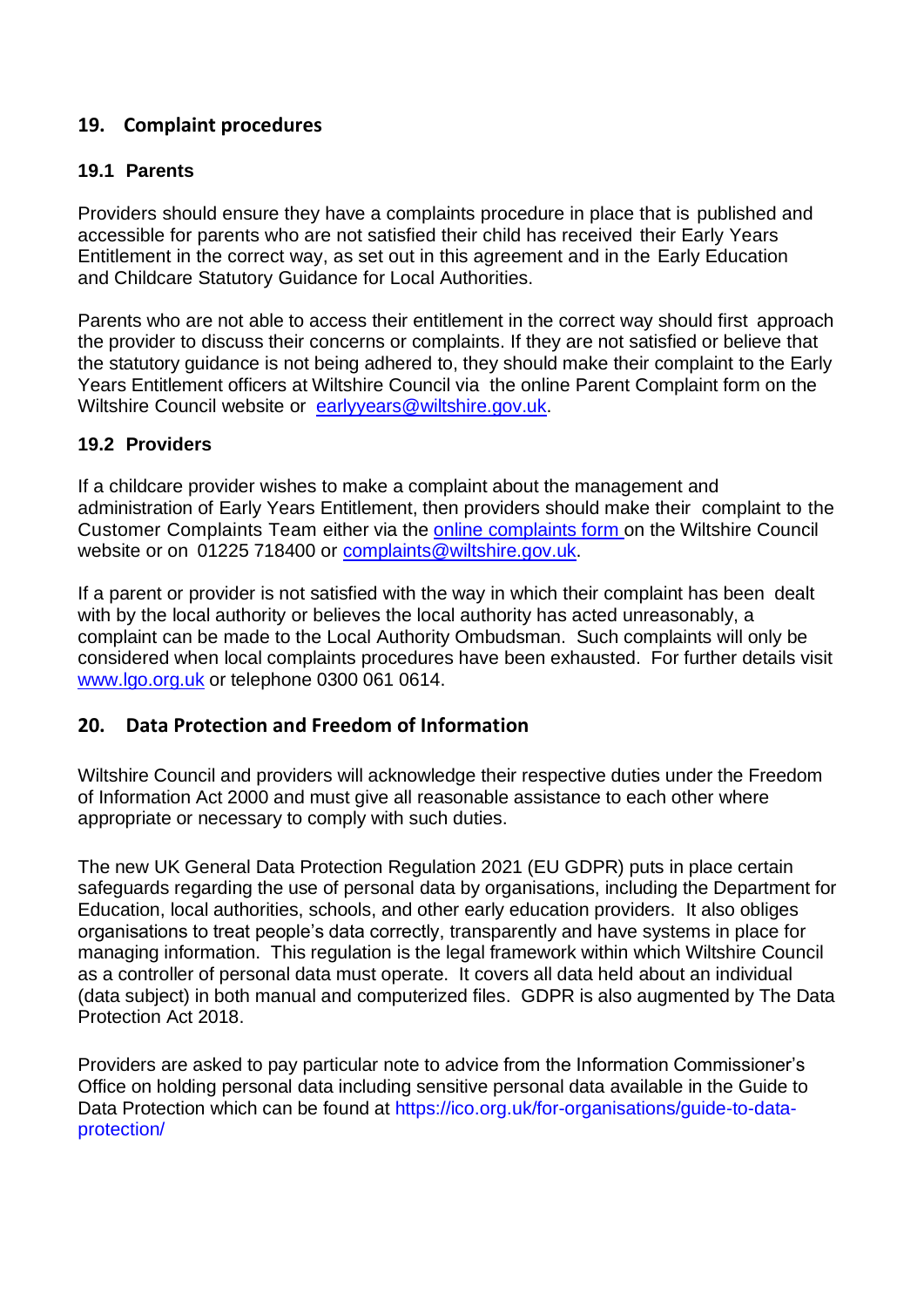## <span id="page-17-0"></span> **Appendix A – Funding Process**

There are three funding periods each year (Summer, Autumn and Spring) which are similar to the school terms, and there is a headcount week within each funding period.

For each funding period, providers are expected to submit estimated and actual claims for hours of eligible children via the Wiltshire Council Early Years Establishment Portal.

All funding related dates are detailed in the Summary of Important Dates (Appendix B) which also includes additional information such as the number of funded weeks and funded hours within each funding period.

Providers must complete and sign the Provider Declaration (Appendix F) and agree to adhere to the Wiltshire Council Provider Agreement. This must only be signed by the person legally responsible for the provision with a copy held on site.

Once the Provider Declaration has been signed and returned along with all other relevant set up documentation, a provider can then start to receive Early Years Entitlement funding for any eligible children they may have.

#### **Estimates**

At the start of each funding period, providers will need to submit an estimate of the number of children and hours they expect to deliver via the Wiltshire Council Early Years Establishment Portal.

The details of all eligible children for Early Years Entitlement in that funding period should be input onto a provider's Live Register within the Portal in readiness to carry out the estimate submission. Providers will be given a 'window' in which to complete this task. Estimate submissions received after the closing date will not be processed.

Guidance on how to submit an Estimate can be found in the Wiltshire Council Early Years Establishment Portal Guide.

#### **Headcount submissions**

Providers must accurately submit headcount returns for each funding period recording actual attendance to support their estimated monthly payments.

Headcount returns are submitted via the Wiltshire Council Early Years Establishment Portal. Providers will be given a 'window' in which to complete this task. Failure to submit accurate returns by the closing date may result in inaccurate, delayed, or suspended funding.

Guidance on how to submit a Headcount can be found in the Wiltshire Council Early Years Establishment Portal Guide.

Once all headcount submissions have been processed, providers will receive a Statement of Grant by email detailing a list of eligible children with their approved hours for funding along with any other funding claims such as Early Years Pupil Premium and Disability Access Fund. Providers will be given a 'window' within which to contact the Early Years Entitlement Team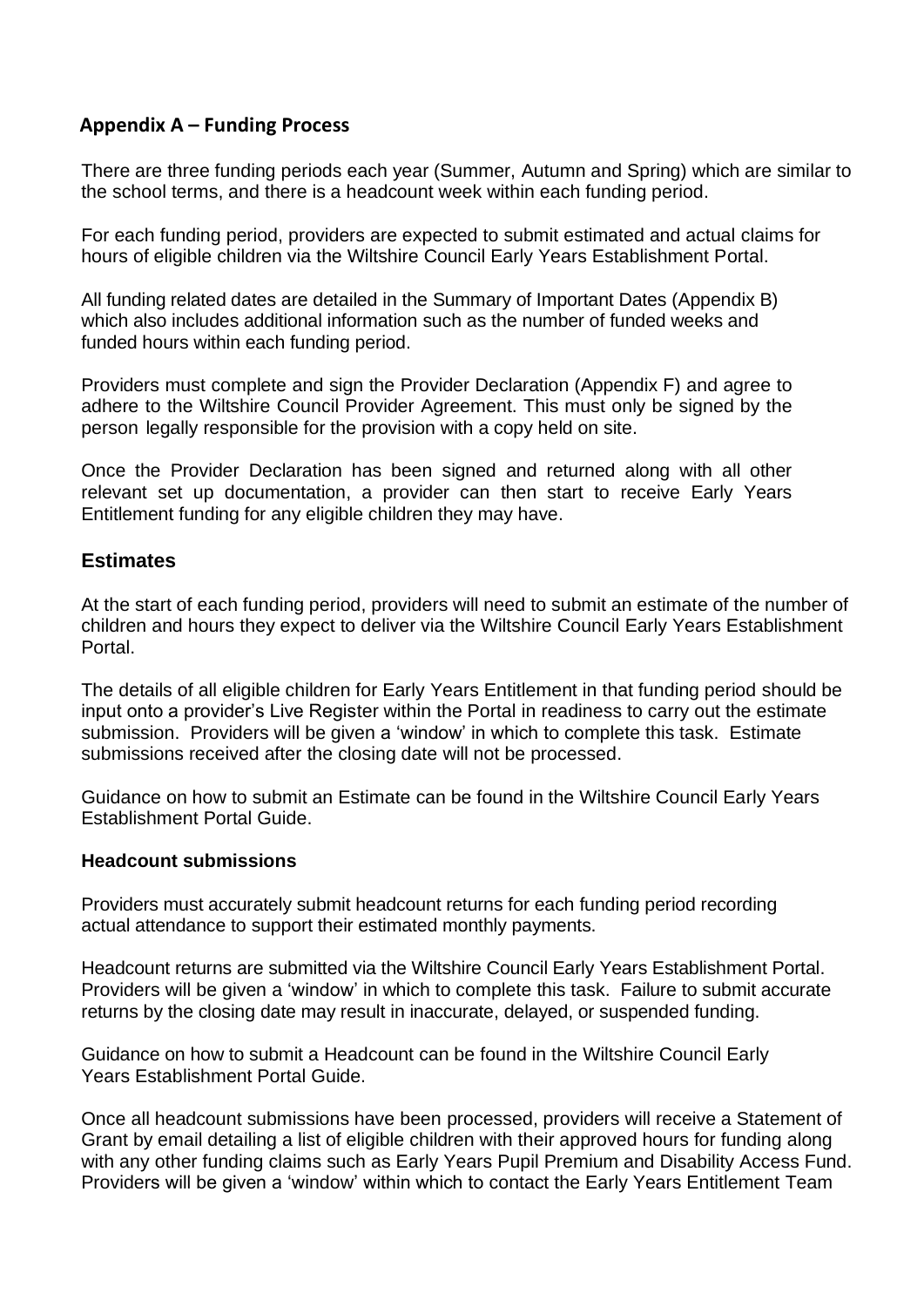regarding any amendments via email at [earlyyears@wiltshire.gov.uk](mailto:earlyyears@wiltshire.gov.uk) . Statement of Grant amendments received after the closing date will not be processed.

### **Early Years Census**

Wiltshire Council reports annually the take up of Early Years Entitlement funding of two-, three- and four-year-olds to the Department for Education (DfE). The Spring term headcount (in January) forms part of the statutory Early Years Census. Providers must submit child level and provision level data (such as opening hours and staff qualifications) via the Wiltshire Council Early Years Establishment Portal.

Guidance on how to add provision and staff details for the Early Years Census headcount submission can be found in the Wiltshire Council Early Years Establishment Portal Guide.

#### **Funding claims**

- Funding can only be claimed between 6am and 8pm.
- Funding can only be claimed in  $\frac{1}{4}$  hour (0.25 hour) blocks.
- There is no minimum session length (subject to the requirements of registration on the Ofsted Early Years Register):
- A maximum of 10 hours funding per day can be claimed.
- A maximum of 15 hours or 30 hours (if the parent has a valid 30 hour code) funding per week can be claimed.
- A maximum of two early years providers may be used in one day.
- Where claims at multiple providers are received in excess of the maximum number of hours allowable, funding will not be paid to either provision until the over claim is resolved.
- Early Years Entitlement can be offered over 38 weeks (term-time offer) or up to 52 weeks (stretched offer).
- Where a provider is offering less than 38 funded weeks per year, parents must be made aware they cannot access their full entitlement with them. Providers must not offer more than either 15 hours (universal entitlement) or 30 hours (extended entitlement) over a reduced number of weeks.
- Providers must ensure they have a fully completed and signed Parent Declaration form by the parent or legal guardian for each child they wish to claim funding for. No funding will be paid in the absence of this form. The Parent Declaration form and the actual claim made will be examined as part of any audit of the Early Years Entitlement and any discrepancies will be investigated and any overpayments recovered.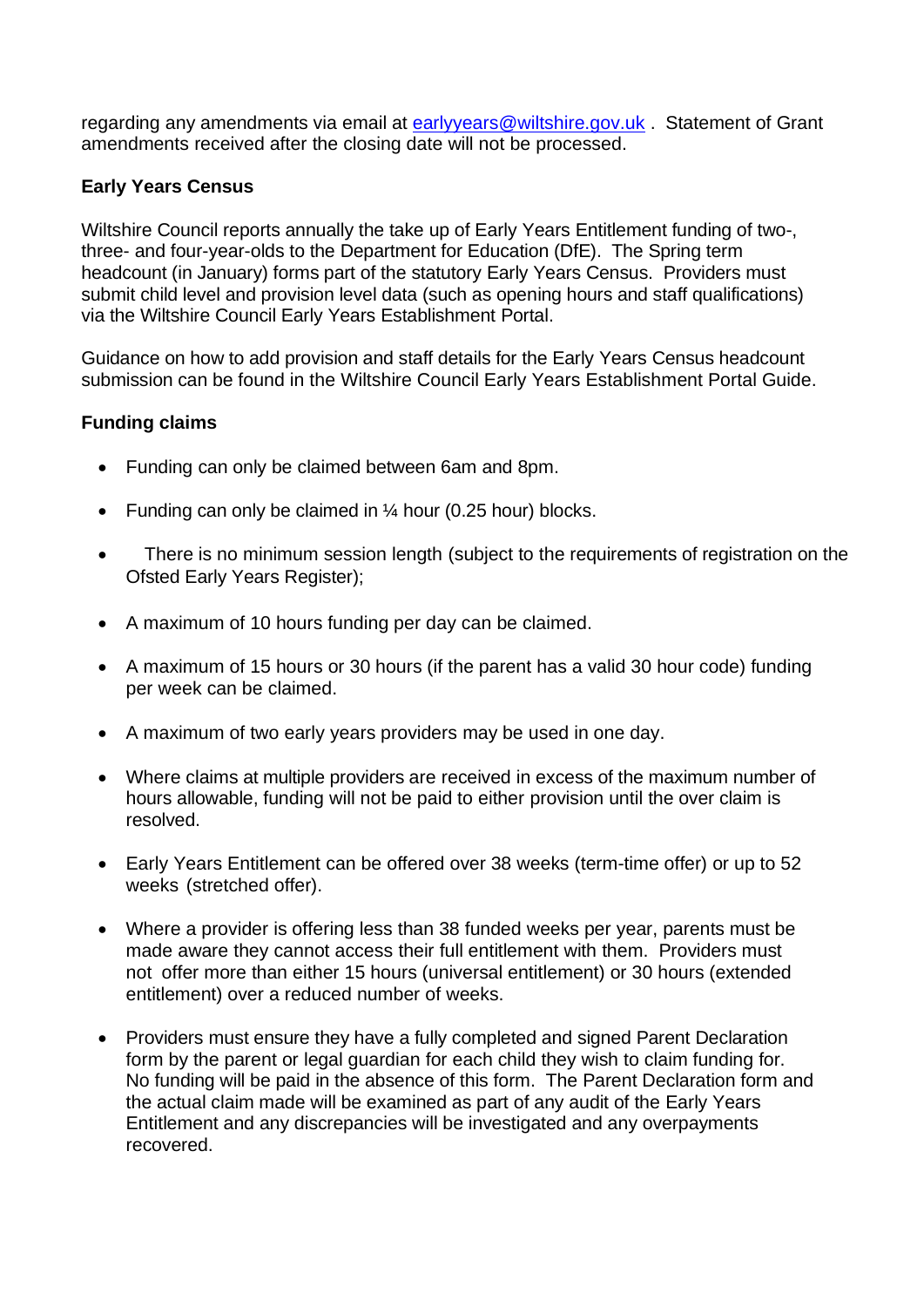- Childminders, whether registered with Ofsted or with a Childminder Agency, cannot claim Early Years Entitlement for their own children, stepchildren, or a relative's child (grandparent, aunt, uncle, brother, or sister, including by marriage).
- Children can be absent due to holidays/sickness for a period of up to 4 weeks before any funding will be recovered. In cases of prolonged sickness please contact Wiltshire Council.
- Wiltshire Council will fund any child attending a Wiltshire provision regardless of whether they live in the county or not.
- Wiltshire Council will work with other local authorities where parents wish their child to access part of their Early Years Entitlement at a provision outside of Wiltshire.

#### **Change of providers**

Once a parent has completed and signed a provider's parent declaration form for a funding period, Wiltshire Council does not expect any movements between providers, unless one of the valid reasons as detailed below has been met.

#### **Mid-term claims**

Providers can claim funding for children who join their provision after the headcount week within a funding period (late starters).

Providers are also expected to return funding for children who leave after the headcount week but before the end of the funding period (early leavers).

Only full weeks of funding can be claimed.

Mid-term claims for both late starters and early leavers can be submitted via the Wiltshire Council Early Years Establishment Portal. Guidance on how to submit a mid-term claim for either a starter or leaver can be found in the Wiltshire Council Early Years Establishment Portal Guide. Submission deadlines for these returns are detailed in the Summary of Important Dates (Appendix B).

It is a provider's responsibility to check the reason for their move with the parent, and to make them aware that their mid-term move might not be approved for funding.

There are 6 valid reasons for a mid-term move and subsequent mid-term claim:

- moving house;
- a change in the child's primary carer;
- where a sibling moves school and the child is able to attend a nearby setting;
- where loss/change of employment affects the childcare place e.g. if a child's provision was taken up near a parent's employment rather than their home;
- health and safety issues e.g. child protection/domestic violence;
- when a child requires a place at a District Specialist Centre.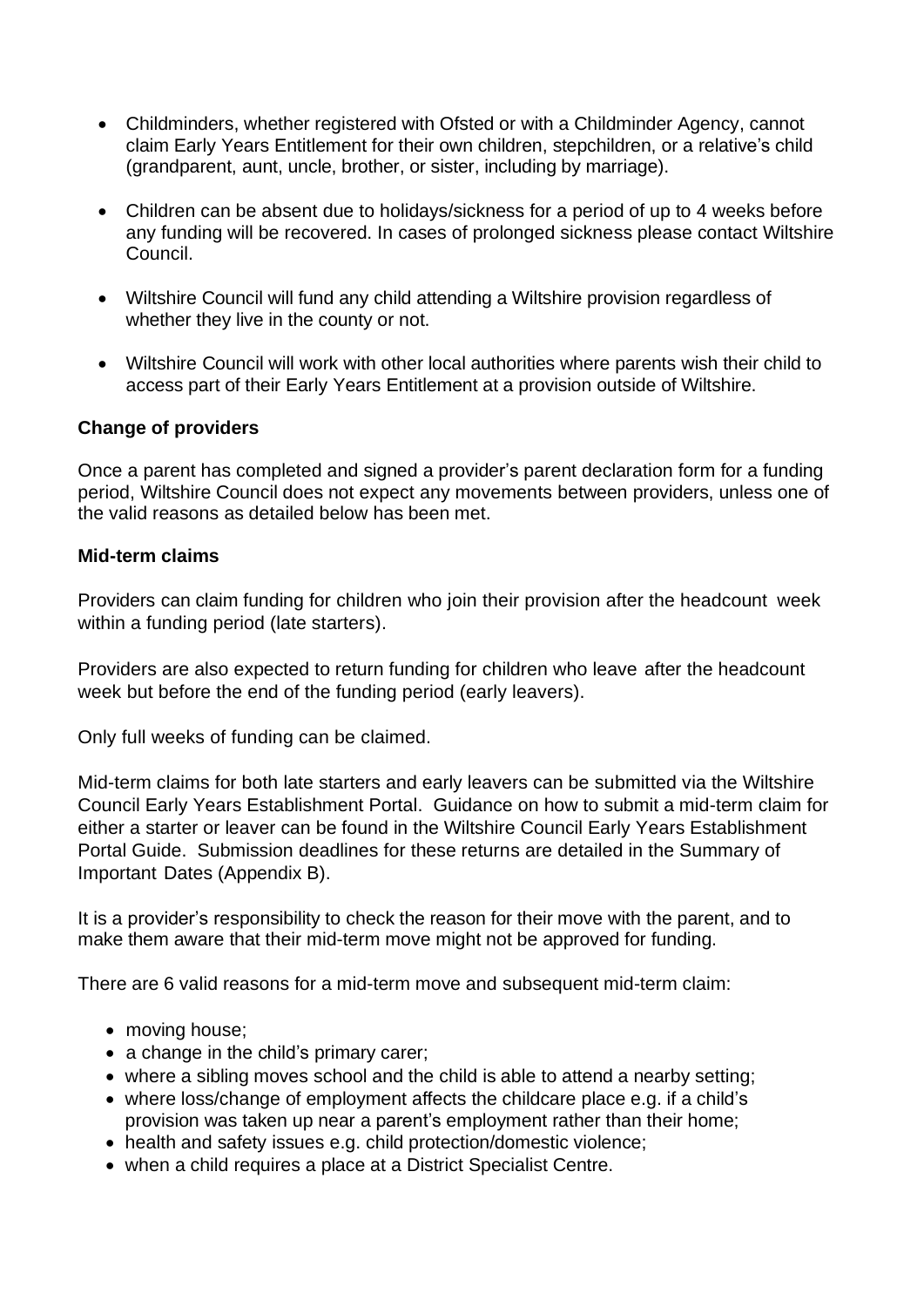Mid-term claims for a late starter child who has not accessed their Early Years Entitlement at any other provider in the current funding period will be approved for funding.

If a provider agrees to offer the Early Years Entitlement to a child mid-way through the funding period for a reason other than a valid reason listed, Wiltshire Council will not approve a claim for funding. In such cases, providers will need to honour the universal entitlement of up to 15 hours per week, without charging the parent for these hours.

Mid-term claim payments are made in arrears. Claim submission deadlines and payment dates can be found in the Summary of Important Dates (Appendix B).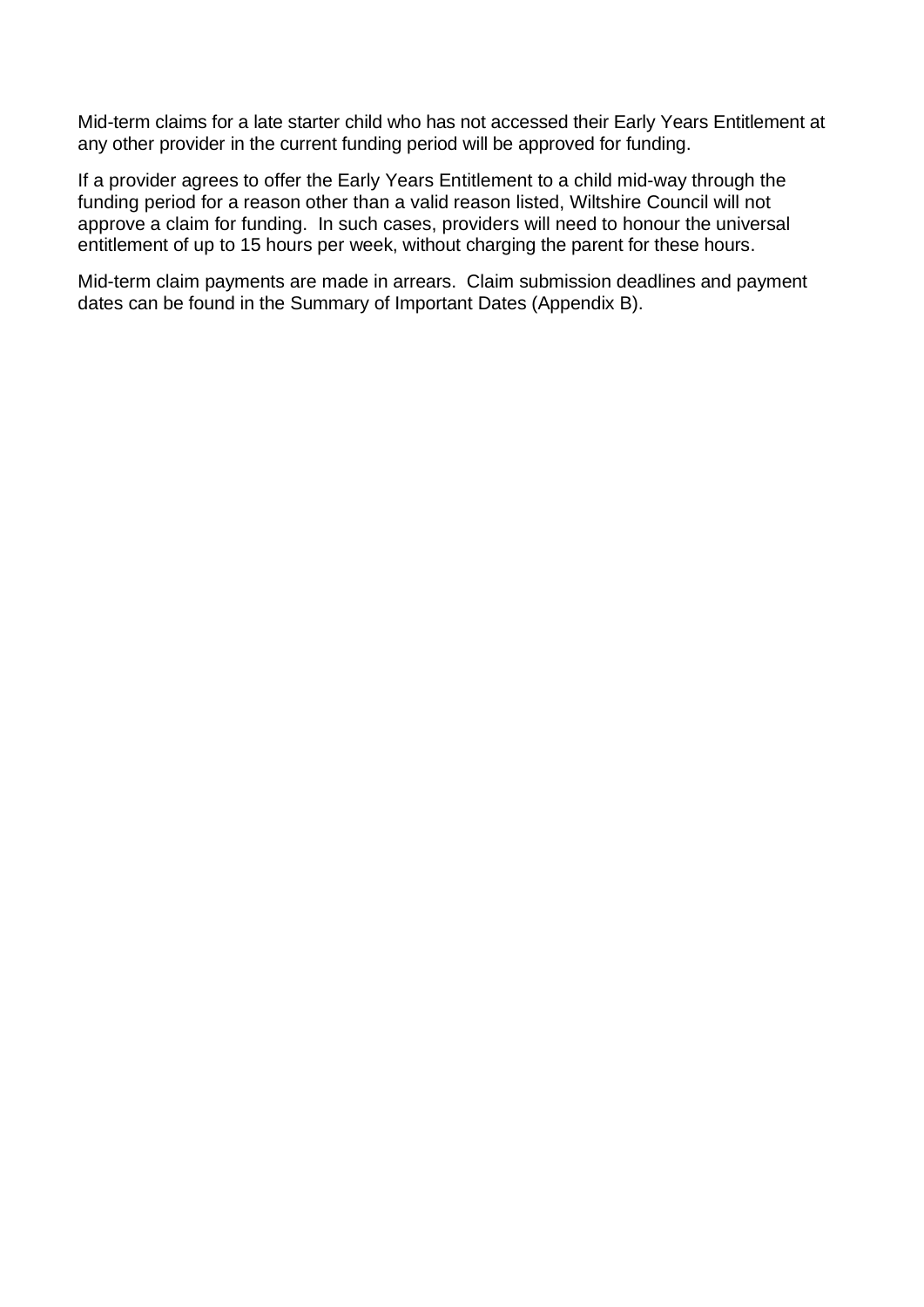## <span id="page-21-0"></span>**Appendix B - Summary of Important Dates**

| <b>Term</b>                                                                               | Summer 2021                                                                          | Autumn 2021                                                                  | Spring 2022                                                 |
|-------------------------------------------------------------------------------------------|--------------------------------------------------------------------------------------|------------------------------------------------------------------------------|-------------------------------------------------------------|
| Funding period dates                                                                      | 1 April - 31 August<br>2021                                                          | 1 September - 31<br>December 2021                                            | 1 January - 31 March<br>2022                                |
| Funded weeks                                                                              | $13 - 22$                                                                            | $14 - 18$                                                                    | $11 - 13$                                                   |
| Max number of funded<br>hours in funding period                                           | 195 hours (universal<br>entitlement)<br>195 hours (extended                          | 210 hours (universal<br>entitlement)                                         | 165 hours (universal<br>entitlement)<br>165 hours (extended |
|                                                                                           | entitlement)                                                                         | 210 hours (extended<br>entitlement)                                          | entitlement)                                                |
| Monthly payments                                                                          | 23 OR 30 April 2021<br>21 May 2021<br>21 June 2021<br>23 July 2021<br>23 August 2021 | 20 September 2021<br>22 October 2021<br>22 November 2021<br>20 December 2021 | 21 January 2022<br>21 February 2022<br>21 March 2022        |
| <b>Estimated Hours - submission</b><br>window opens in<br><b>Establishment Portal</b>     | 26 March 2021                                                                        | 1 September 2021                                                             | 4 January 2022                                              |
| <b>Estimated Hours - submission</b><br>window closes in<br><b>Establishment Portal</b>    | 21 April 2021                                                                        | 8 September 2021                                                             | 10 January 2022                                             |
| Headcount week                                                                            | $17 - 21$ May 2021                                                                   | $4 - 8$ October 2021                                                         | 17 - 21 January 2022                                        |
| Headcount - submission<br>window opens in<br><b>Establishment Portal</b>                  | 17 May 2021                                                                          | 4 October 2021                                                               | 17 January 2022                                             |
| Headcount - submission<br>window closes in<br><b>Establishment Portal</b>                 | 24 May 2021                                                                          | 11 October 2021                                                              | 24 January 2022                                             |
| Statement of Grant - emailed<br>out to early years providers                              | Week commencing 7<br><b>June 2021</b>                                                | Week commencing 1<br>November 2021                                           | Week commencing 7<br>February 2022                          |
| Statement of Grant - closing<br>date for amendments to be<br>emailed to Early Years inbox | 25 June 2021                                                                         | 19 November 2021                                                             | 25 February 2022                                            |
| EYPP and DAF lump sum<br>payments made                                                    | 23 July 2021                                                                         | 20 December 2021                                                             | 21 March 2022                                               |
| Mid-term changes -<br>submission window closes in<br><b>Establishment Portal</b>          | 31 August 2021                                                                       | 31 December 2021                                                             | 31 March 2022                                               |
| Mid-term change<br>payments made by                                                       | 31 September 2021                                                                    | 31 January 2022                                                              | 31 April 2022                                               |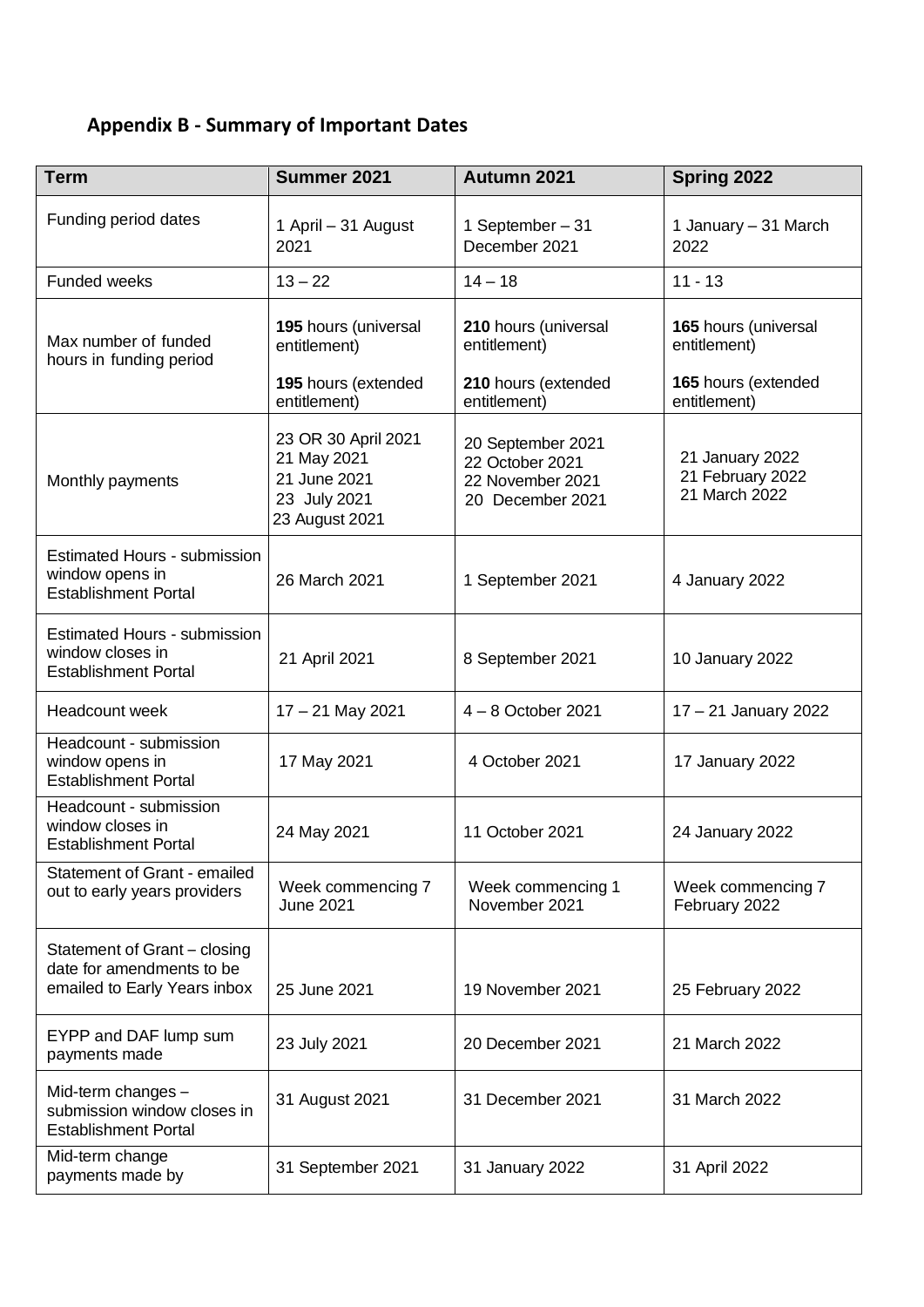## <span id="page-22-0"></span>**Appendix C – Early Years Pupil Premium**

Early Years Pupil Premium (EYPP) is additional funding available to early years providers to support delivering funded hours to eligible three- and four-year-old children.

2-year-old children are not eligible for EYPP funding.

Providers can submit an EYPP claim through the Wiltshire Council Early Years Establishment Portal at the same time as completing the termly headcount submission.

Guidance on how to submit an EYPP claim can be found in the Wiltshire Council Early Years Establishment Portal Guide.

#### **Eligibility checking**

Three- and four-year-olds will be eligible for EYPP if they are accessing universal entitlement hours at a provider and meet any of the following criteria:

- their family gets one of the following:
	- Income Support;
	- Income-based Jobseeker's Allowance:
	- Income-related Employment and Support Allowance;
	- Support under part VI of the Immigration and Asylum Act 1999;
	- The guaranteed element of the State Pension Credit;
	- Child Tax Credit (provided they are not also entitled to Working tax Credit and have an annual gross income of no more than £16,190);
	- Working Tax Credit run-on, which is paid 4 weeks after they stop qualifying for Working Tax Credit;
	- Universal Credit (household income must be less than £7,400 a year after tax, not including any benefits – this is assessed on up to 3 of the parent's most recent Universal Credit assessment periods);
- they are currently being looked after by a local authority in England or Wales:
- they have left care in England or Wales through:
	- an adoption order;
	- a special quardianship order;
	- a child arrangements order.

If a child qualifies for EYPP under more than one set of criteria, they will only attract the funding once.

An EYPP check should not be made more than a term in advance of a child taking up their Early Years Entitlement place in case the family's circumstances change.

Once a provider starts receiving EYPP funding for a child, they will not lose it while the child is accessing Early Years Entitlement at their provision.

Eligible children will be clearly identified on your termly Statement of Grant.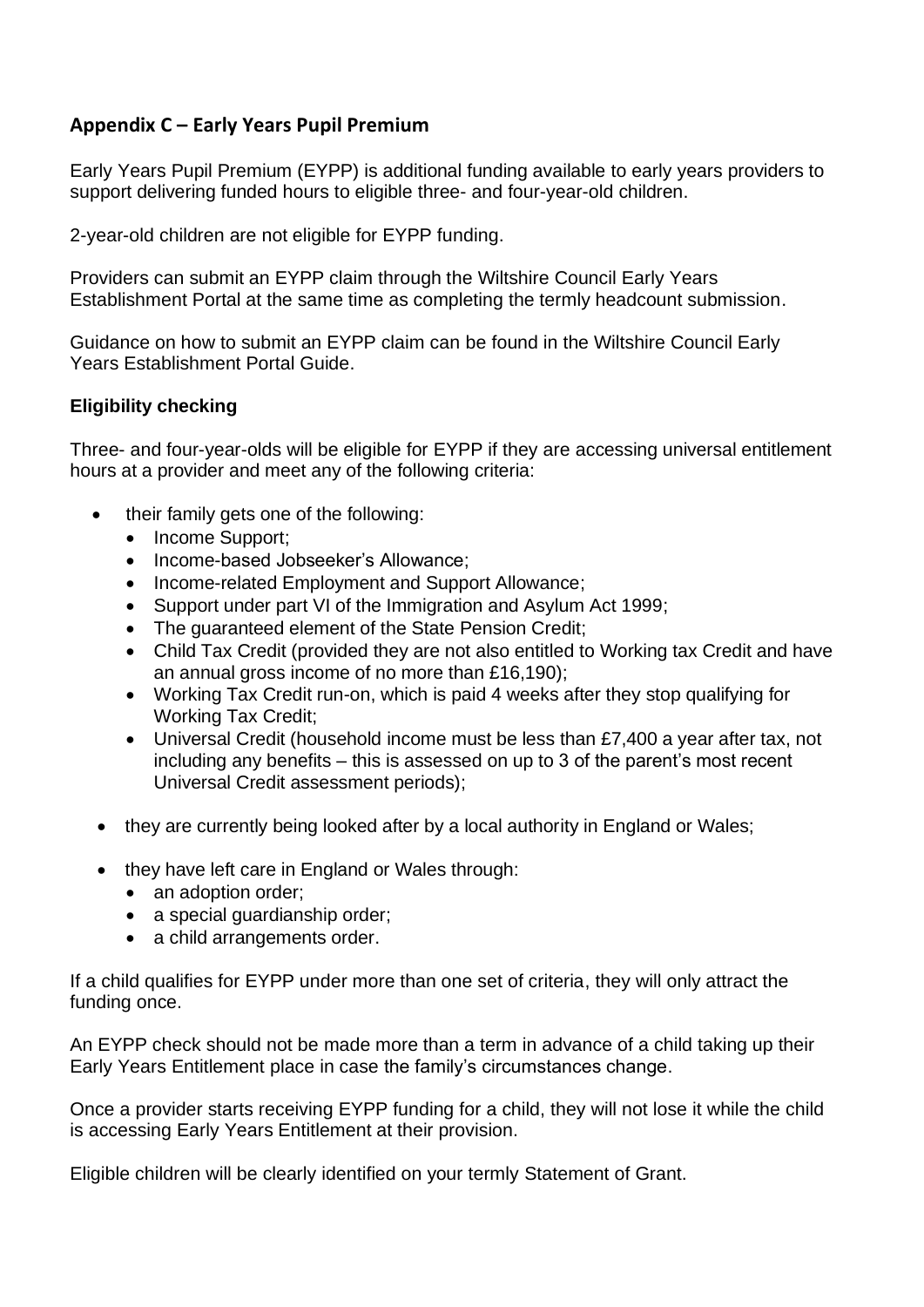Once a child enters reception, they will no longer be eligible for EYPP, but may be eligible for pupil premium. Eligibility for EYPP does not lead automatically to eligibility for pupil premium when a child enters school.

#### **Payment**

Funding is paid three times a year in July, December, and March along with your monthly Early Years Entitlement payment.

<span id="page-23-0"></span>The EYPP funding rate is set at the national rate of 53p per universal entitlement hour.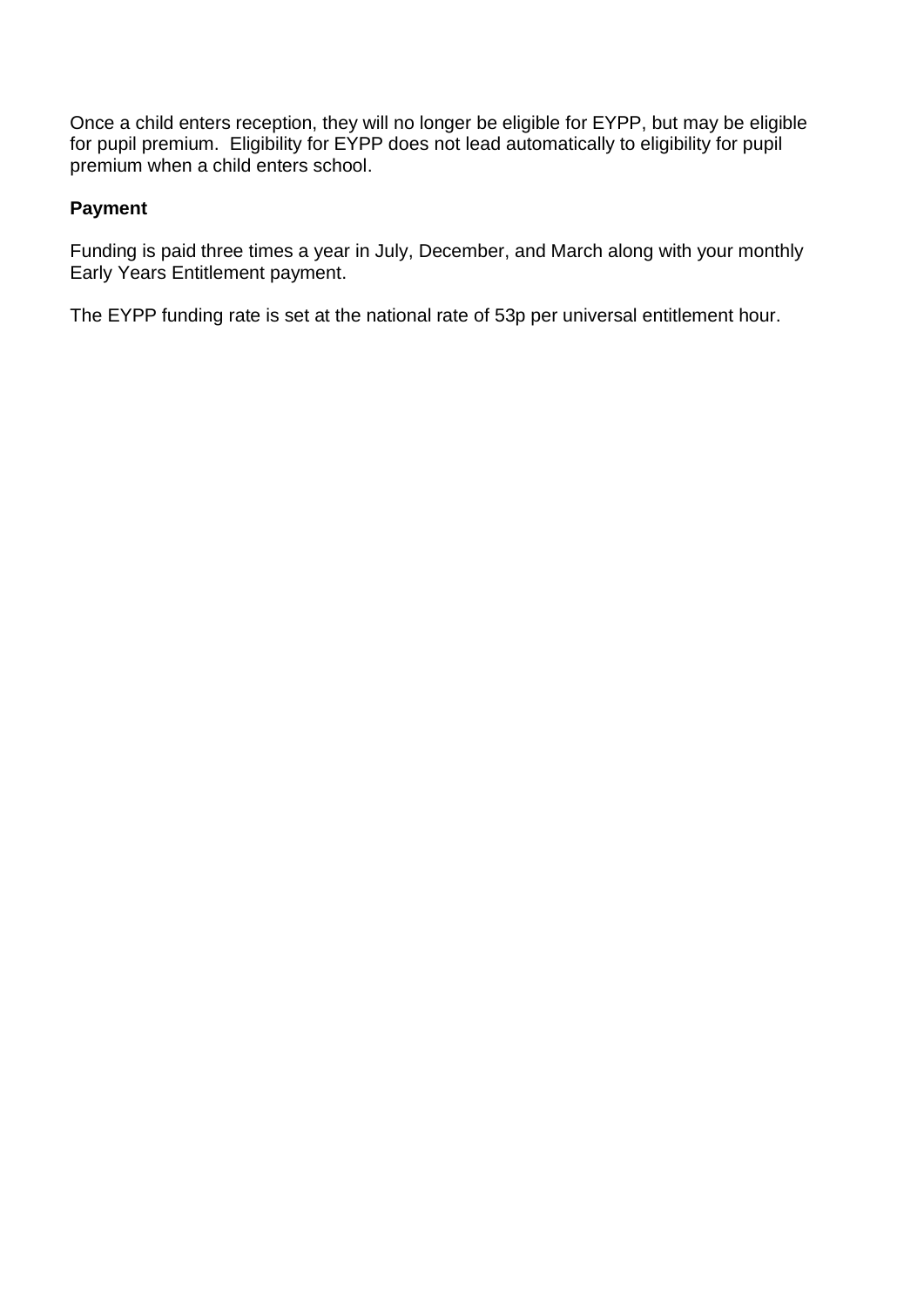## **Appendix D – Disability Access Fund**

Disability Access Funding (DAF) is available to support disabled children's access to the Early Years Entitlement for three- and four-year-olds.

The purpose of this funding to enable a provider to make reasonable adjustments and/or helping with building the capacity of their provision to support disabled children.

#### **Eligibility**

Three- and four-year-olds will be eligible for the DAF if they meet the following criteria:

- the child is in receipt of Disability Living Allowance (DLA)
- the child receives the universal 15 hours Early Years Entitlement

Children do not have to take up their full entitlement of 570 hours in order to receive the DAF. Children are eligible where they take up any period of Early Years Entitlement and receive DLA.

4-year-olds in primary school reception classes are not eligible for DAF funding.

#### **Identifying eligible children**

Early years providers are responsible for identifying eligible children and are encouraged to speak to parents in order to find out who is eligible for this funding.

Parents will need to complete the Disability Access Fund section of the Parent Declaration Form and provide their chosen early years provider with a copy of their DLA award notification letter for audit purposes.

#### **Funding and payment**

Wiltshire Council will fund all early years providers delivering Early Years Entitlement at the national annual rate of £615 per eligible child. This will be paid as a lump sum payment in either July, December, or March, depending on the date of a child's  $3<sup>rd</sup>$  birthday and when the DAF claim has been received.

Where a child is still eligible for the DAF, providers should receive a second payment one year later: that is, one year after they first received the DAF.

Funding will be distributed in its entirety to early years providers and will not be offset against any other funding which Wiltshire Council may ordinarily be providing for children eligible for the DAF.

Where a child attends and splits their Early Years Entitlement at more than one early years provider, the parent must nominate only one to receive the full funding.

Where a child receiving DAF moves from one provider to another, the new provider is not eligible to receive DAF funding for this child until the anniversary of the first payment has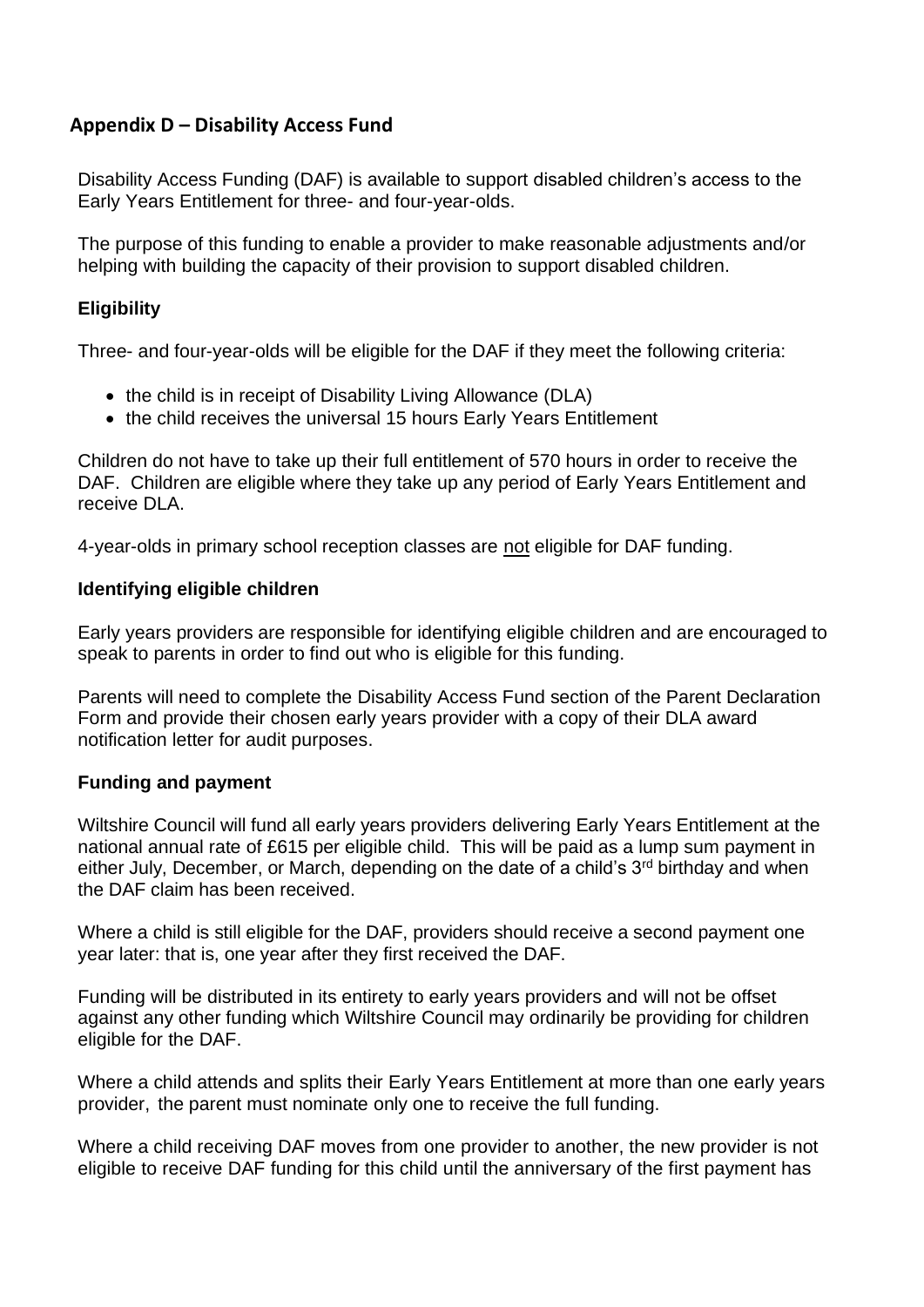passed. DAF funding received by the original provider will not be recouped by Wiltshire Council.

Where a child who lives in one local authority attends a provider in another local authority, eligibility checking and funding the DAF for the child is the responsibility of the local authority in which the provider is based.

Providers can submit a DAF claim through the Wiltshire Council Early Years Establishment Portal at the same time as completing the termly headcount submission.

Guidance on how to submit a DAF claim can be found in the Wiltshire Council Early Years Establishment Portal Guide.

Eligible children will be clearly identified on your termly Statement of Grant.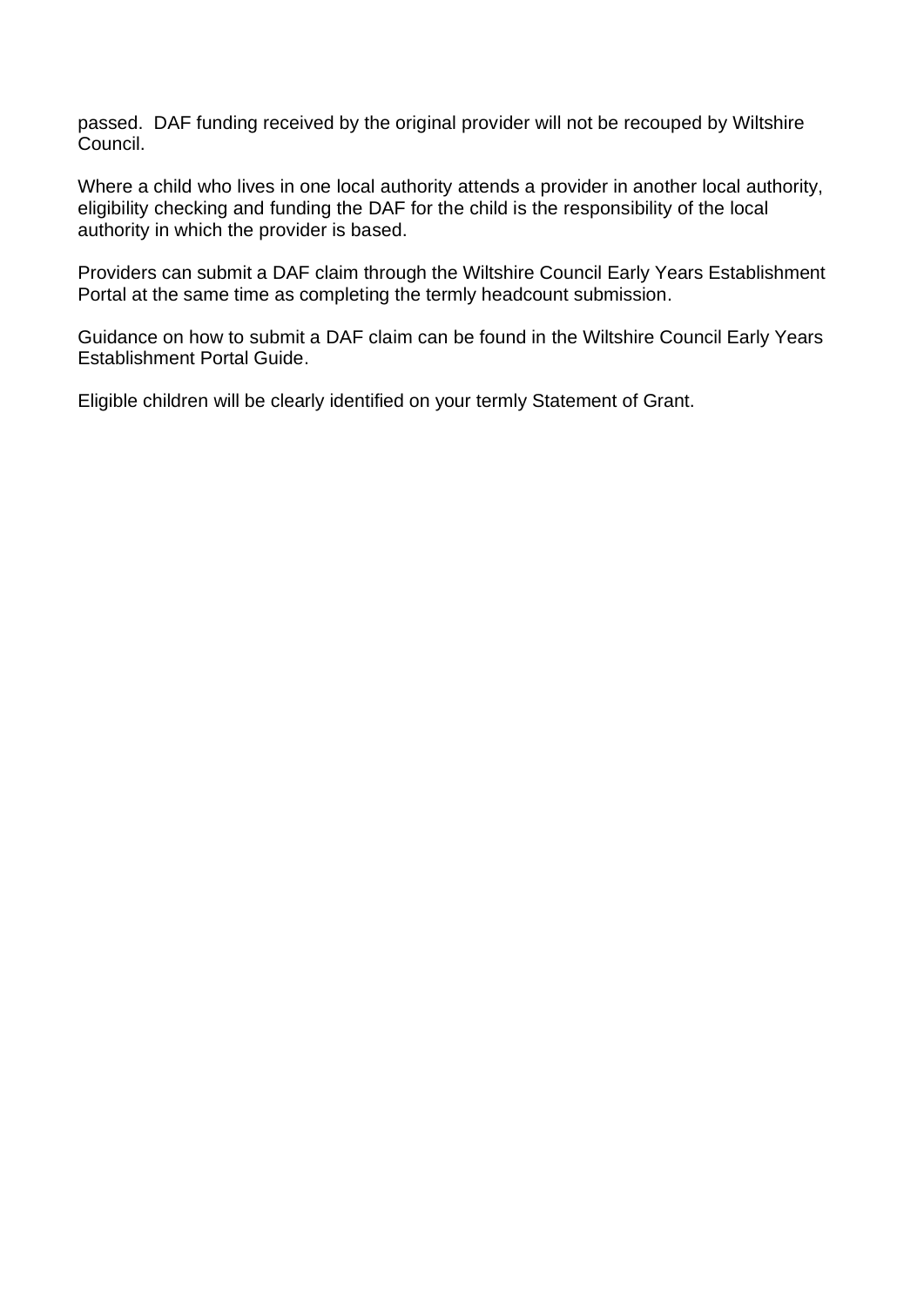## <span id="page-26-0"></span> **Appendix E – Supplements**

## **Deprivation**

The deprivation supplement is intended to support children to have equal chances of achieving success irrespective of their family circumstances or where they live.

Only eligible three- and four-year-old children will attract this funding for a provider. If your provision attracts this funding it will be detailed on your indicative annual financial estimate issued at the start of the financial year.

Using the IDACI indices of Multiple Deprivation scoring system, the value of this funding will be calculated annually from the Autumn funded period headcount data and applied to the whole of the following financial year. Each provider will receive a supplement for the number of weighted hours delivered to qualifying children. The deprivation supplement is paid at 40p per weighted hour.

Providers will not be informed which children have attracted this funding so it should be spent on improving the overall outcomes of all children.

The deprivation supplement will be divided equally over the 12 months of the financial year and paid along with each monthly Early Years Entitlement payment. However, the supplement will only be paid when a provider is open and delivering the Early Years Entitlement, for example if a provider is only open for the Summer funding period within a financial year, then only 5 months of the supplement annual allocation will be paid.

#### **Rurality/sustainability**

The rurality/sustainability supplement is intended to enable small early years providers, where there is no alternative provision, to retain a degree of stability.

Where applicable, an early years provider will receive an annually calculated additional 52p per hour where in the current year's Summer funding period:

- they had fewer than ten children in attendance; **and**
- they delivered less than 300 hours; **and**
- there was no other early vears provider within a two mile radius.

Please note that this supplement is not available to childminders due to the generally small size of their provision.

The rurality supplement will be divided equally over the 12 months of the financial year and paid along with each monthly Early Years Entitlement payment.